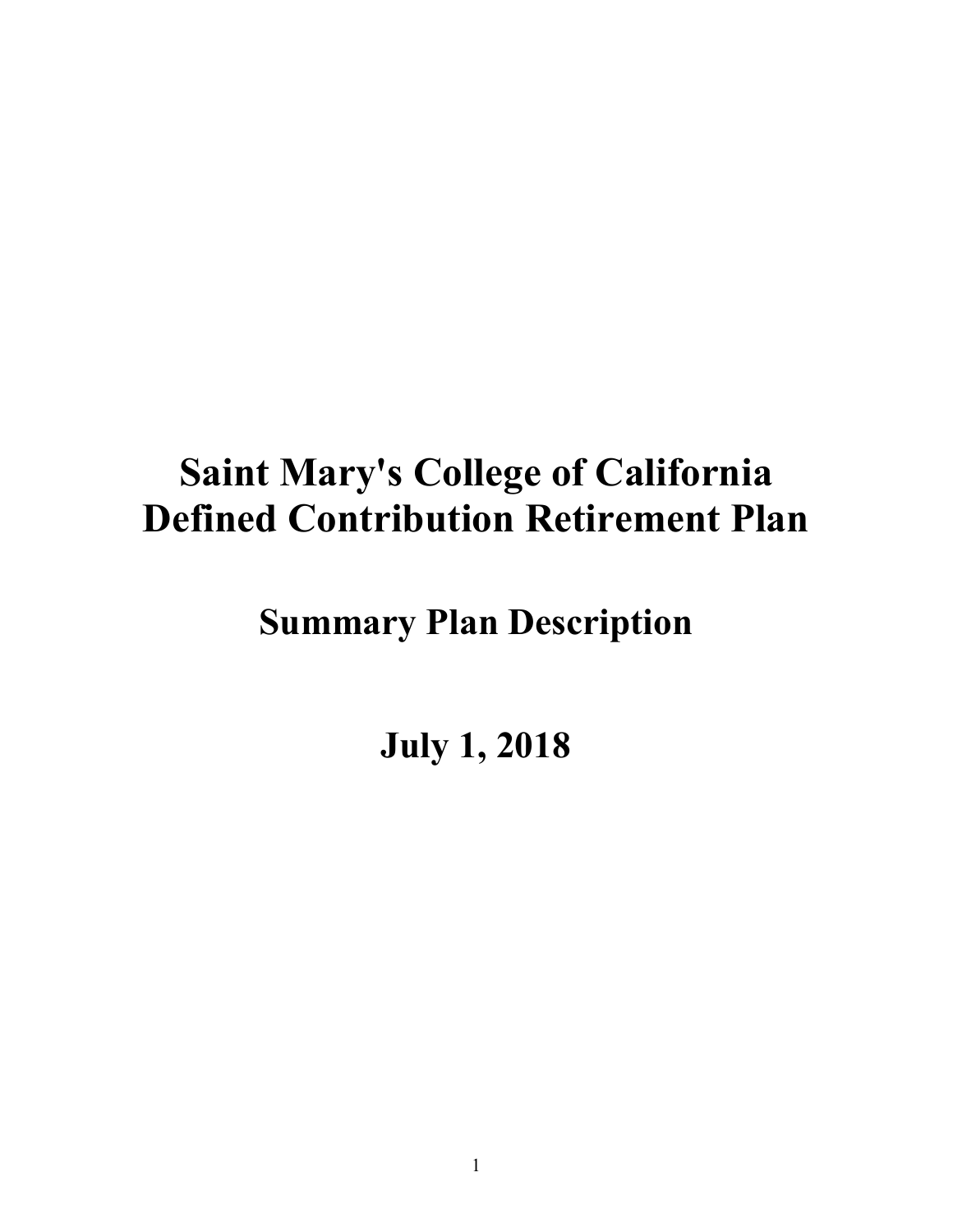#### **TABLE OF CONTENTS**

### Page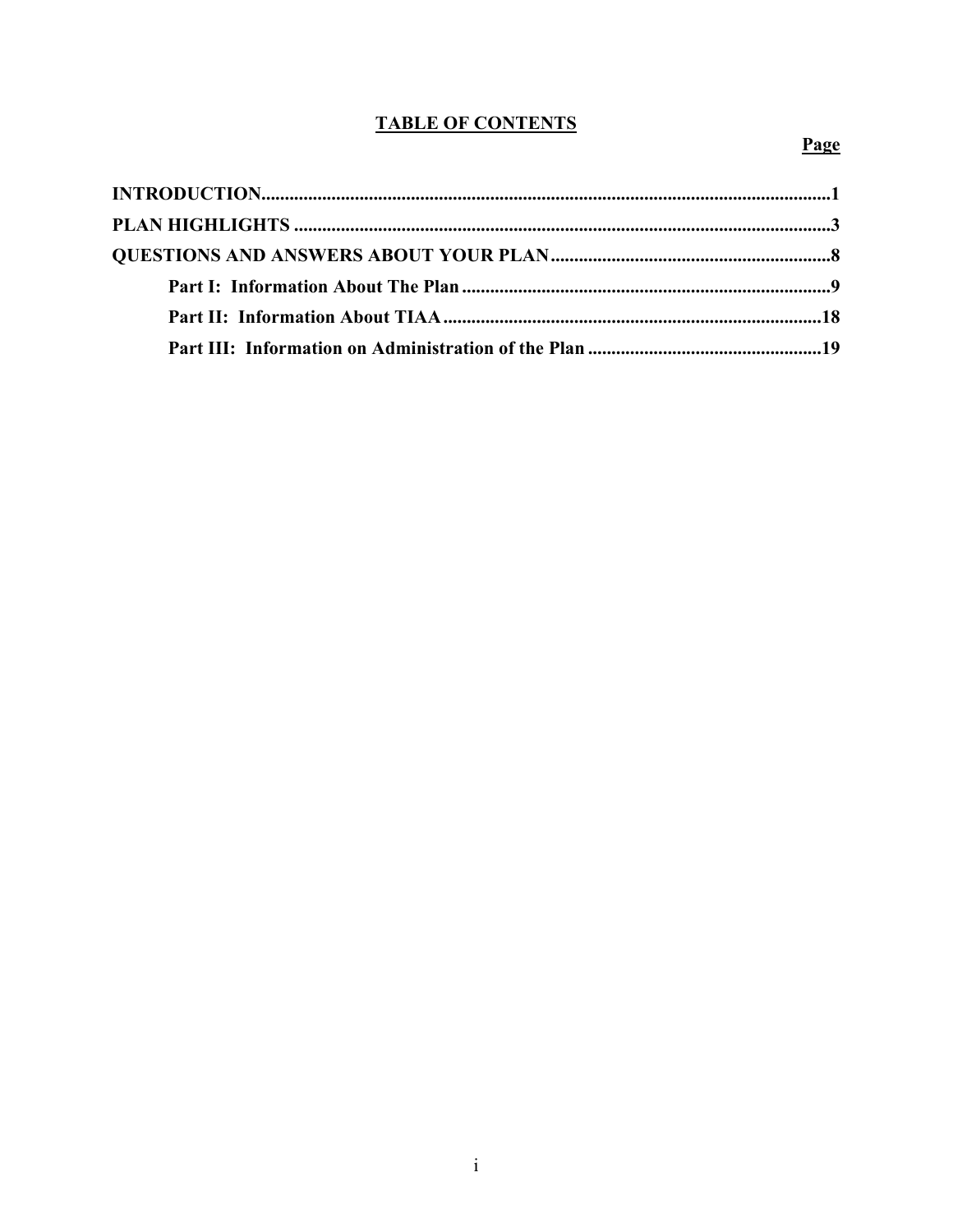# **Saint Mary's College of California Defined Contribution Retirement Plan Summary Plan Description**

#### **INTRODUCTION**

 $\overline{a}$ 

This summary was prepared for participants in Saint Mary's College of California Defined Contribution Retirement Plan (the "Plan"). **IN THE EVENT OF ANY CONFLICT BETWEEN THIS SUMMARY AND THE OFFICIAL TEXT OF THE PLAN, THE OFFICIAL TEXT OF THE PLAN WILL GOVERN**. This summary describes the principal terms and conditions of the Plan as of July 1, 2018.

Saint Mary's College of California (the "College") is the Employer and Administrator under the Plan. Certain recordkeeping and other responsibilities are, however, delegated to TIAA (formerly TIAA-CREF).

Only the Board of Trustees of the College or an officer of the College delegated by the Board of Trustees in writing has the discretion and authority to interpret the Plan described in this booklet. The Board of Trustees reserve the right to amend, modify or discontinue all or part of the Plan whenever, in their judgment, conditions so warrant.

The Plan is the document that legally governs the terms and operations of your retirement plan and creates any rights for you or your beneficiary(ies). In the event of any conflict between the terms of the Plan and the terms of any document that is made a part of the Plan (amendments, for example), the College shall resolve the conflict. In the event of any conflict between the Plan and the terms of any document that is not part of the Plan (such as this summary), the Plan provisions shall control.

Notwithstanding the foregoing, in no event will the terms of the Plan expand or change the benefits, rights or features available under the investment options offered in connection with this Plan. With respect to benefits provided by annuity contracts or certificates offered by TIAA or any other vendor or investment arrangement approved by the College<sup>1</sup>, all rights of a participant under the contracts or certificates will be determined only by the terms of such contracts or certificates.

 $<sup>1</sup>$  A small number of participants currently have investment arrangements with vendors other than TIAA. For those</sup> participants, these arrangements continue to be grandfathered under the Plan. Beginning January 1, 2018, however, new investment arrangements will be authorized only if they are with TIAA.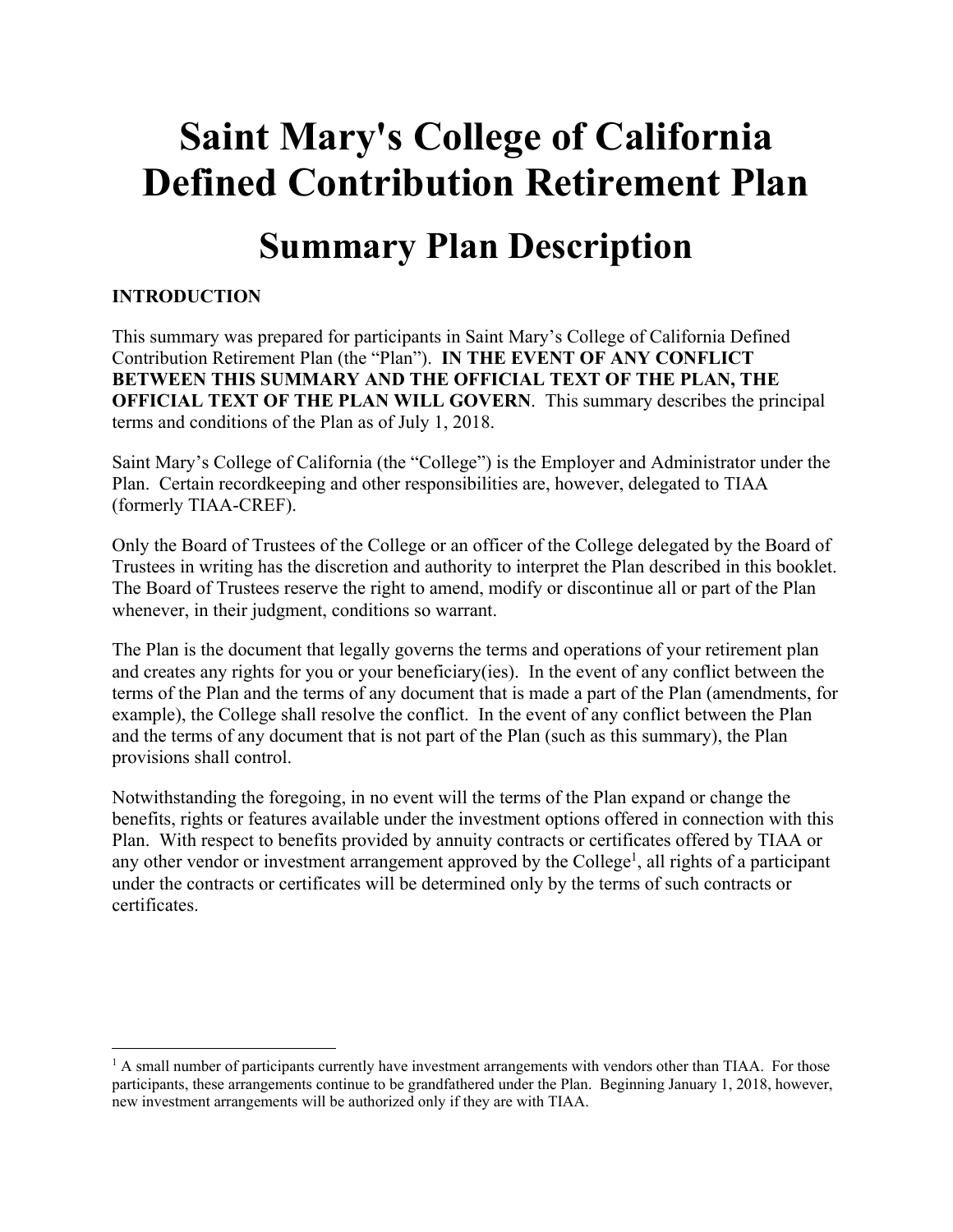The Plan consists of two parts, a TIAA NON-QCCO 403(b) Volume Submitter Plan<sup>2</sup> with appendices and an Adoption Agreement #001. You may review copies of these documents along with other plan rules and administrative procedures online at TIAA.org/stmarysca. You may also review or obtain copies by contacting the Human Resources Office for the College.

<sup>&</sup>lt;sup>2</sup> A volume submitter plan is one that has been pre-approved in form by IRS before adoption by any employer. The term "non-QCCO" or non-qualified church-controlled organization is applied to certain church-related hospitals, nursing homes, universities and other tax-exempt organizations having a church affiliation but not qualifying for certain exemptions under the Internal Revenue Code because they receive more than 25% of their support from nonchurch income sources.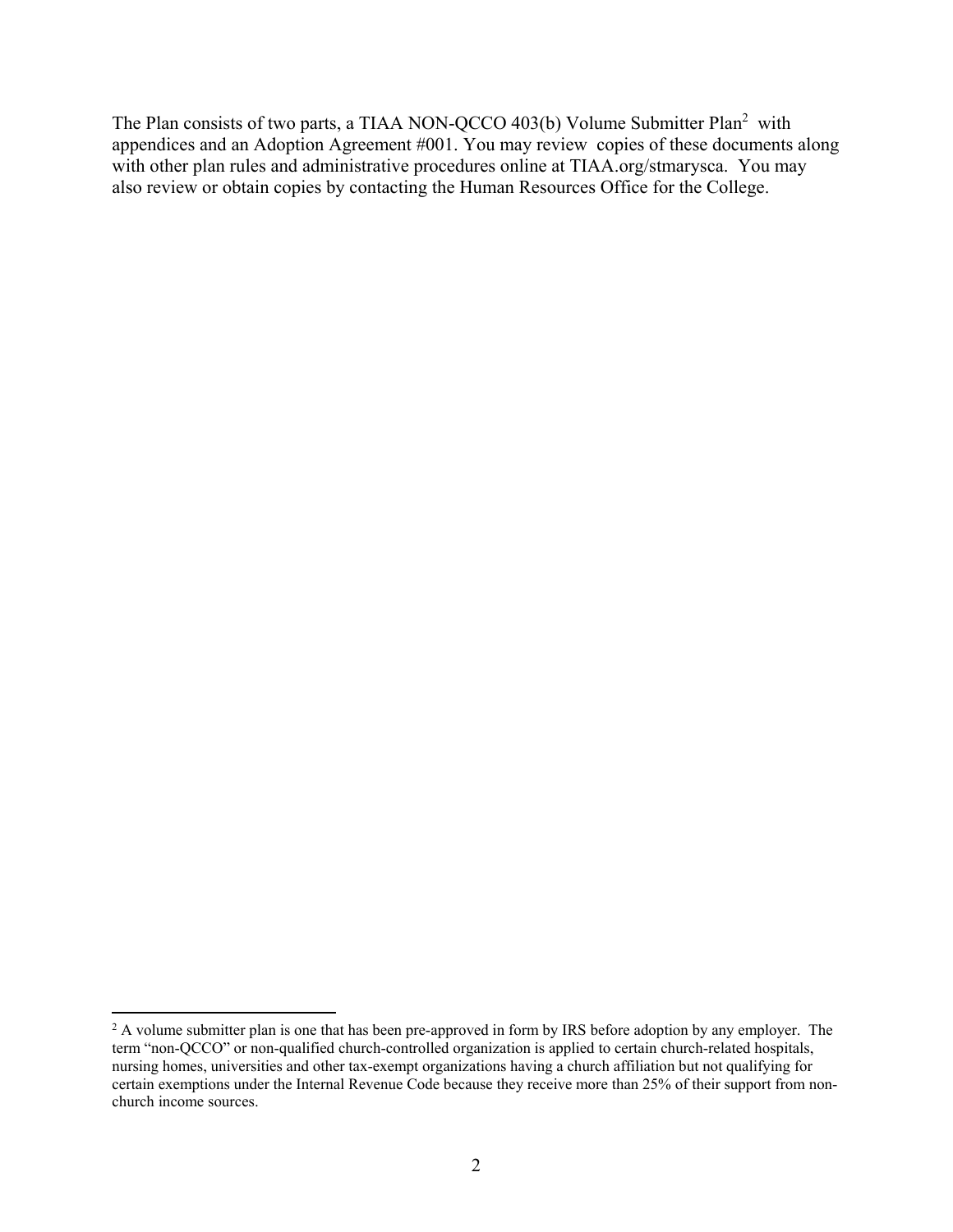#### **PLAN HIGHLIGHTS**

The information below highlights some of the features of the Plan. More detailed information is provided in the Questions and Answers section below. For an explanation of capitalized terms, please refer to the official text of the Plan.

| Eligible<br><b>Employees</b>     | You are eligible if you are a Professor, Associate Professor, Assistant<br>п<br>Professor, Visiting Faculty, Salaried Adjunct Faculty, administrative<br>officer, athletic coach, or clerical, secretarial, maintenance or service<br>employee at the College who is employed by Saint Mary's College of<br>California (the "College") a minimum of 20 hours per week on an annual<br>basis.                                                                                                                                                                                                                  |
|----------------------------------|---------------------------------------------------------------------------------------------------------------------------------------------------------------------------------------------------------------------------------------------------------------------------------------------------------------------------------------------------------------------------------------------------------------------------------------------------------------------------------------------------------------------------------------------------------------------------------------------------------------|
|                                  | You are not eligible if your work does not place you in one of the<br>classifications above. You are not eligible if you are Bargaining Unit<br>Faculty, other than Visiting Faculty and Salaried Adjunct Faculty, an<br>employee who is customarily employed on a part-time, temporary or<br>irregular basis for less than 1,000 hours a year (excluding overtime). You<br>are not eligible if you are enrolled and regularly attending classes at the<br>College and your employment is incidental to your educational program.<br>Independent contractors are not eligible to participate in the Plan.     |
| <b>Becoming a</b><br>Participant | If you are an eligible employee, you become a participant on the first day<br>of the month beginning after the date when you complete a 12-month<br>period of employment in which you complete 1,000 or more Hours of<br>Service for the College, reach age 21, and complete the necessary<br>enrollment forms.                                                                                                                                                                                                                                                                                               |
|                                  | You will be notified of your right to enroll as soon as administratively<br>щ<br>feasible following the date on which you become a participant.                                                                                                                                                                                                                                                                                                                                                                                                                                                               |
|                                  | To participate in this Plan, you must complete the necessary enrollment<br>forms, which you may do online at TIAA.org/stmarysca or by calling<br>TIAA at 800-842-2252, weekdays, 8 a.m. to 10 p.m. and Saturday, 6 a.m.<br>to 3 p.m. (PT). Through TIAA, you will make a designation among<br>available investment options and an individual account to which you wish<br>to have contributions made for your benefit applied. In addition, a<br>terminal is available in the Human Resources Office during regular<br>business hours for your use in connection with enrollment or other Plan<br>activities. |
|                                  | You are always 100% vested in the money in your individual account.<br>However, you need to meet certain requirements before you are able to<br>access the money in your individual account.                                                                                                                                                                                                                                                                                                                                                                                                                  |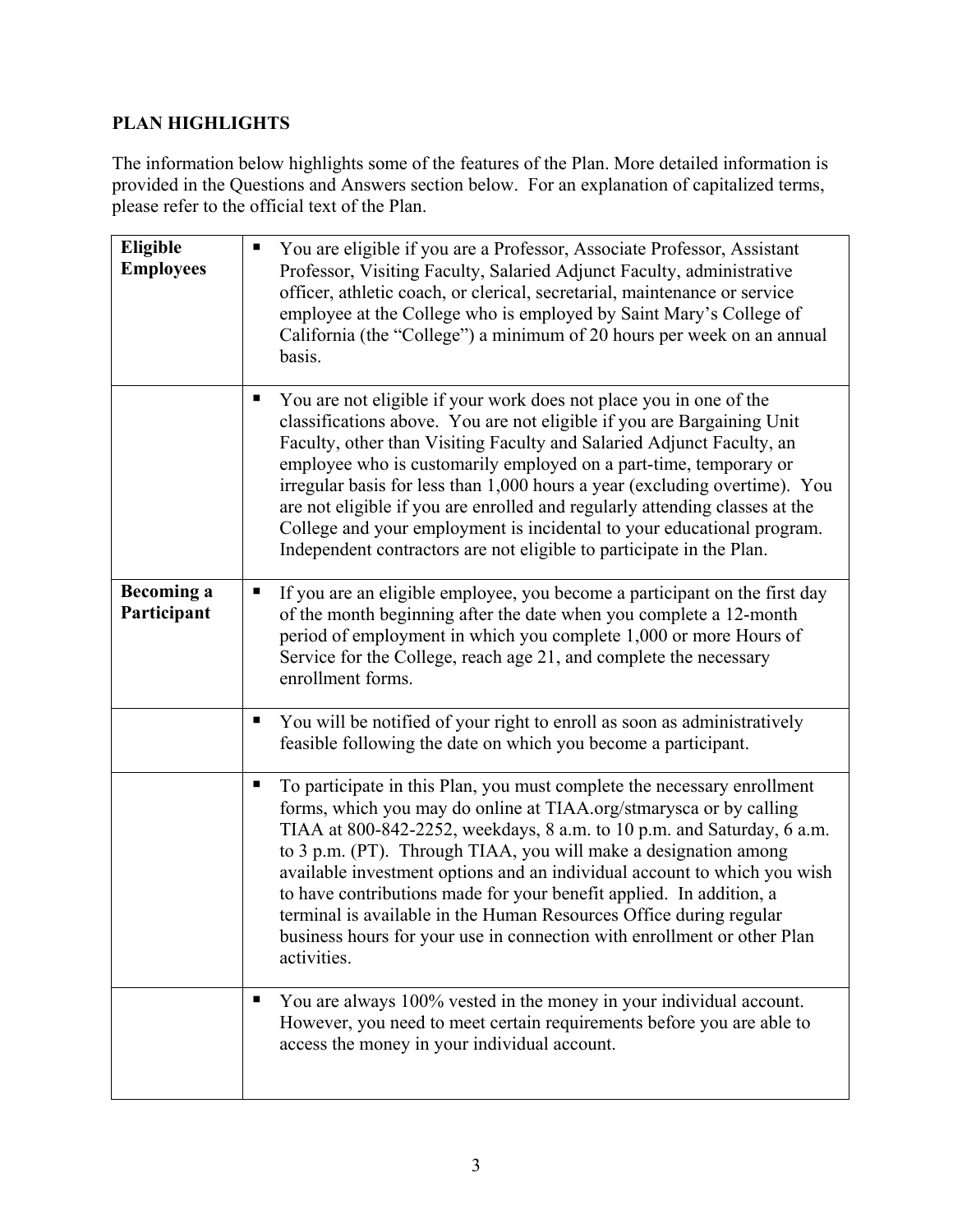| <b>Designating a</b><br><b>Beneficiary</b>  | When you enroll, you will be given an opportunity to designate in writing<br>$\blacksquare$<br>a beneficiary or beneficiaries who may be entitled to receive a portion of<br>your account balance upon your death. You may modify that designation<br>from time to time. If you are married, written consent of your spouse,<br>witnessed by a notary or plan representative, will be required for any<br>beneficiary designation filed with TIAA on a form approved by TIAA.                                                                                                                                                                                                                                                                                                                                                                                                     |
|---------------------------------------------|-----------------------------------------------------------------------------------------------------------------------------------------------------------------------------------------------------------------------------------------------------------------------------------------------------------------------------------------------------------------------------------------------------------------------------------------------------------------------------------------------------------------------------------------------------------------------------------------------------------------------------------------------------------------------------------------------------------------------------------------------------------------------------------------------------------------------------------------------------------------------------------|
|                                             | With some exceptions, divorce automatically terminates a beneficiary<br>designation. In the event of divorce, you should consult with your legal<br>counsel concerning the effect of divorce on your beneficiary designation<br>and the need to make a new designation.                                                                                                                                                                                                                                                                                                                                                                                                                                                                                                                                                                                                           |
| <b>Employer</b><br><b>Contributions</b>     | Plan contributions by the College are made concurrently with the<br>п<br>College's payroll periods, to eligible employees who have completed<br>1,000 Hours of Service in the preceding eligibility year and otherwise<br>satisfied the requirements to become a participant. The contribution rate is<br>specified in the Plan Document, as amended from time to time. Eligibility<br>after your initial eligibility computation period (the anniversary year based<br>on your employment commencement date) is determined on an<br>anniversary year basis. Contributions will not be made to your account in<br>any anniversary year in which you fail to complete 1,000 Hours of Service<br>in the preceding anniversary year or for any time at which you become an<br>excluded employee. Contributions are subject to statutory limitations of<br>the Internal Revenue Code. |
| Your<br><b>Individual</b><br><b>Account</b> | When you first become a participant, an individual account will be<br>established in your name for investment in one or more annuity contracts<br>or custodial accounts at your election. For new accounts, if you do not<br>select an investment option, contributions will be invested in the TIAA<br>Lifecycle fund with a target date closest to your projected date of<br>retirement.                                                                                                                                                                                                                                                                                                                                                                                                                                                                                        |
|                                             | You designate how the employer contributions and any rollover transfers<br>in your individual account will be allocated among the investment options<br>offered under the Plan. You may change your allocation at any time by<br>contacting the TIAA National Contact Center at 800-842-2252 or online at<br>TIAA.org/stmarysca.                                                                                                                                                                                                                                                                                                                                                                                                                                                                                                                                                  |
|                                             | Your account is valued daily.<br>п                                                                                                                                                                                                                                                                                                                                                                                                                                                                                                                                                                                                                                                                                                                                                                                                                                                |
|                                             | Your account balance reflects employer contributions made on your behalf<br>ш<br>and any rollover or plan-to-plan transfers, adjusted for investment earnings<br>and/or losses, and reduced by any distributions, investment fees charged<br>under your investment arrangements and your share of Plan administrative<br>expenses.                                                                                                                                                                                                                                                                                                                                                                                                                                                                                                                                                |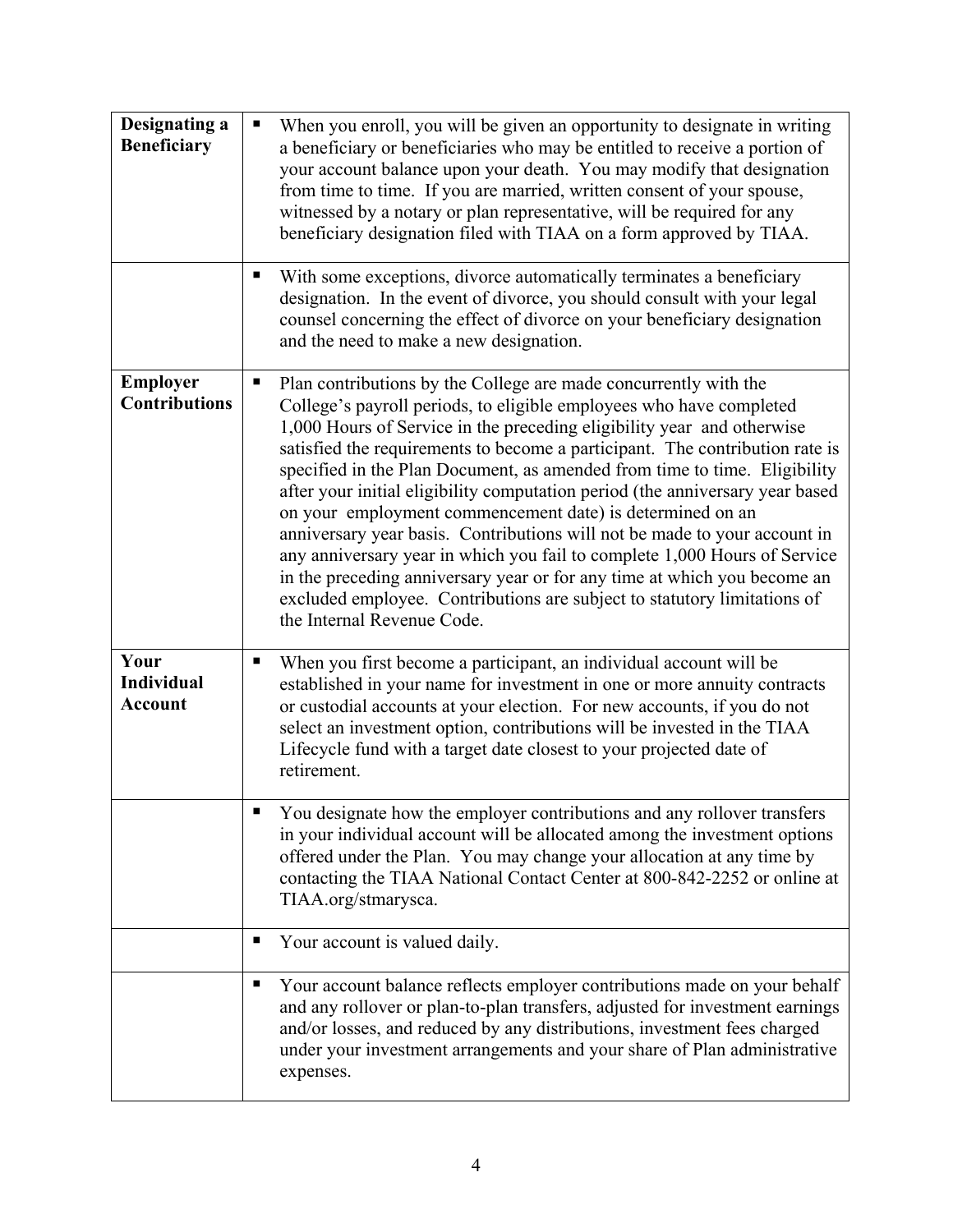|                                                         | You will receive quarterly statements showing the balance of your<br>account. You also may call TIAA's National Contact Center at 800-842-<br>2252 to speak with someone about your account or go online to obtain this<br>information at TIAA.org/stmarysca. The participant account balances<br>shown online will reflect the current balance as of the most recent daily<br>market close.                                                                                                                                                                                                          |
|---------------------------------------------------------|-------------------------------------------------------------------------------------------------------------------------------------------------------------------------------------------------------------------------------------------------------------------------------------------------------------------------------------------------------------------------------------------------------------------------------------------------------------------------------------------------------------------------------------------------------------------------------------------------------|
|                                                         | The Plan provides a range of investment options. The College determines<br>the investment options that will be available. The College may change the<br>investment options available, subject to any investment arrangement you<br>may have with TIAA. You will be notified of any alterations to<br>investment options that are available. The College may also add or<br>replace any vendor or investment arrangement at any time.                                                                                                                                                                  |
| <b>Eligibility For</b><br><b>Benefits</b>               | In general, subject to any investment arrangement you may have with<br>п<br>TIAA, you will become eligible to have a distribution made from your<br>individual account when you:<br>Sever your employment with the College; or<br>Die<br>You may also become eligible for a distribution while still in employment<br>with the College if you<br>Reach age 59 $1/2$ ; or<br>п<br>Become permanently and totally disabled and are awarded a Social<br>Security Disability Benefit under Title II of the Social Security Act.<br>You may also withdraw amounts from rollover contributions at any time. |
|                                                         | Generally, you will be able to receive a distribution of your benefits upon<br>becoming eligible for a benefit and submitting a complete application to<br>TIAA. If you terminate employment and your vested benefit exceeds<br>\$5,000, not including any amounts in your account from a rollover<br>contribution, you will have an election to make concerning the form of<br>distribution.                                                                                                                                                                                                         |
|                                                         | If you are age 70 $\frac{1}{2}$ , your benefits must begin as of April 1st of the next<br>п<br>calendar year following the year in which you reach age 701/2 or April 1st<br>following the calendar year in which you retire, if later.                                                                                                                                                                                                                                                                                                                                                               |
| <b>Choosing</b><br><b>How Your</b><br><b>Benefit Is</b> | Subject to any investment arrangement you may have with TIAA or<br>п<br>another authorized vendor, you will be able to elect among the forms of<br>payment offered. Generally these will include at least the following forms                                                                                                                                                                                                                                                                                                                                                                         |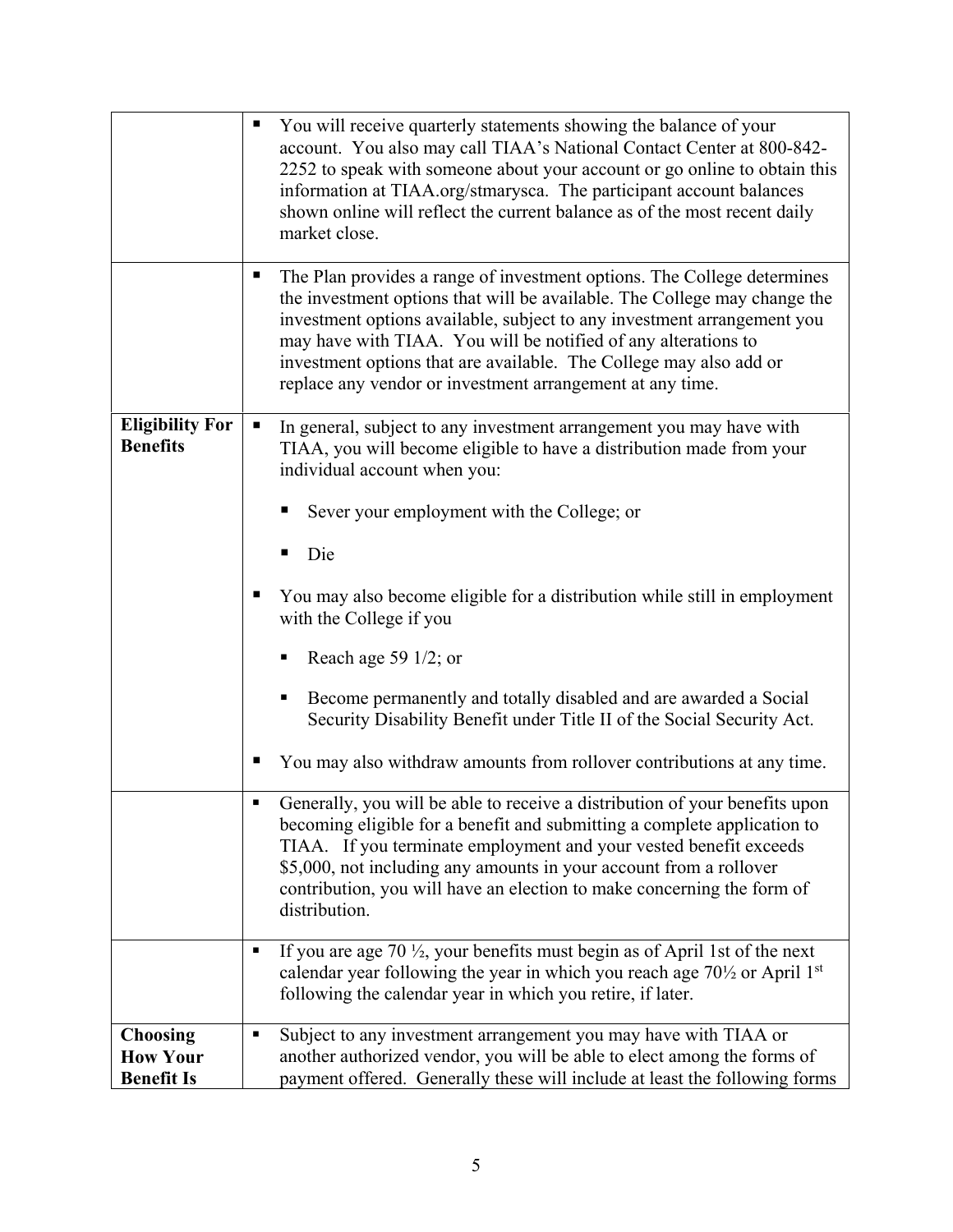| Paid                                    | of payment or a combination of them:                                                                                                                                                                                                                                                                                                                                                                                                                                                                                                                                                                                                                                                                                                                                                                                                        |  |
|-----------------------------------------|---------------------------------------------------------------------------------------------------------------------------------------------------------------------------------------------------------------------------------------------------------------------------------------------------------------------------------------------------------------------------------------------------------------------------------------------------------------------------------------------------------------------------------------------------------------------------------------------------------------------------------------------------------------------------------------------------------------------------------------------------------------------------------------------------------------------------------------------|--|
|                                         | Single life annuity purchased with funds from your account;<br>П                                                                                                                                                                                                                                                                                                                                                                                                                                                                                                                                                                                                                                                                                                                                                                            |  |
|                                         | Annuity for your life with a survivor annuity for the life of your<br>٠<br>spouse <sup>3</sup> that is not less than 50% (and not more than $100\%$ ) of the<br>amount payable during your joint lives (only available to married<br>participants); or                                                                                                                                                                                                                                                                                                                                                                                                                                                                                                                                                                                      |  |
|                                         | Installments over a period no longer than your assumed life<br>п<br>expectancy or the assumed life expectancies of you and your<br>beneficiary;                                                                                                                                                                                                                                                                                                                                                                                                                                                                                                                                                                                                                                                                                             |  |
|                                         | Lump sum payment or direct rollover to an eligible retirement plan or<br>IRA.                                                                                                                                                                                                                                                                                                                                                                                                                                                                                                                                                                                                                                                                                                                                                               |  |
| <b>In The Event</b><br>of Your<br>Death | If you die <b>before</b> payment of your benefits begin:<br>п                                                                                                                                                                                                                                                                                                                                                                                                                                                                                                                                                                                                                                                                                                                                                                               |  |
|                                         | If you are married at the time of your death, your spouse normally will<br>п<br>be the designated beneficiary unless you have designated a different<br>beneficiary. As the designated beneficiary, your spouse may be<br>eligible to receive benefits: (i) in a lump sum, (ii) in partial payments,<br>(iii) in installment payments over a period not to exceed the life<br>expectancy of your spouse, (iv) applied to the purchase of an annuity<br>contract (if assets are held in a custodial account) or converted to an<br>income option (if assets are held in an annuity contract); or $(v)$ any<br>combination above. Additionally, any distribution option available to<br>a participant under an investment arrangement with TIAA or other<br>authorized vendor and not prohibited by law will be permitted under<br>this Plan. |  |
|                                         | If you are married at the time of your death and you have not<br>designated a beneficiary, 50% of your benefit will be paid to your<br>spouse and 50% to your estate.                                                                                                                                                                                                                                                                                                                                                                                                                                                                                                                                                                                                                                                                       |  |
|                                         | If you are not married at the time of your death, or if you are married<br>п<br>but your spouse has waived the death benefit, your benefit will be paid                                                                                                                                                                                                                                                                                                                                                                                                                                                                                                                                                                                                                                                                                     |  |

 $\overline{a}$ <sup>3</sup> In most instances in this Summary Plan Description, the terms "spouse" and "married" also refer to registered domestic partners. A few exceptions, required under federal tax law and generally concerning the timing for commencement of benefits and certain requirements related to rollover distributions, are identified in the definition of "spouse" in the official text of the Plan. If you are a registered domestic partner, you should refer to the official text of the Plan, including the Adoption Agreement, and discuss them with your tax advisor to learn which exceptions may apply to your benefits.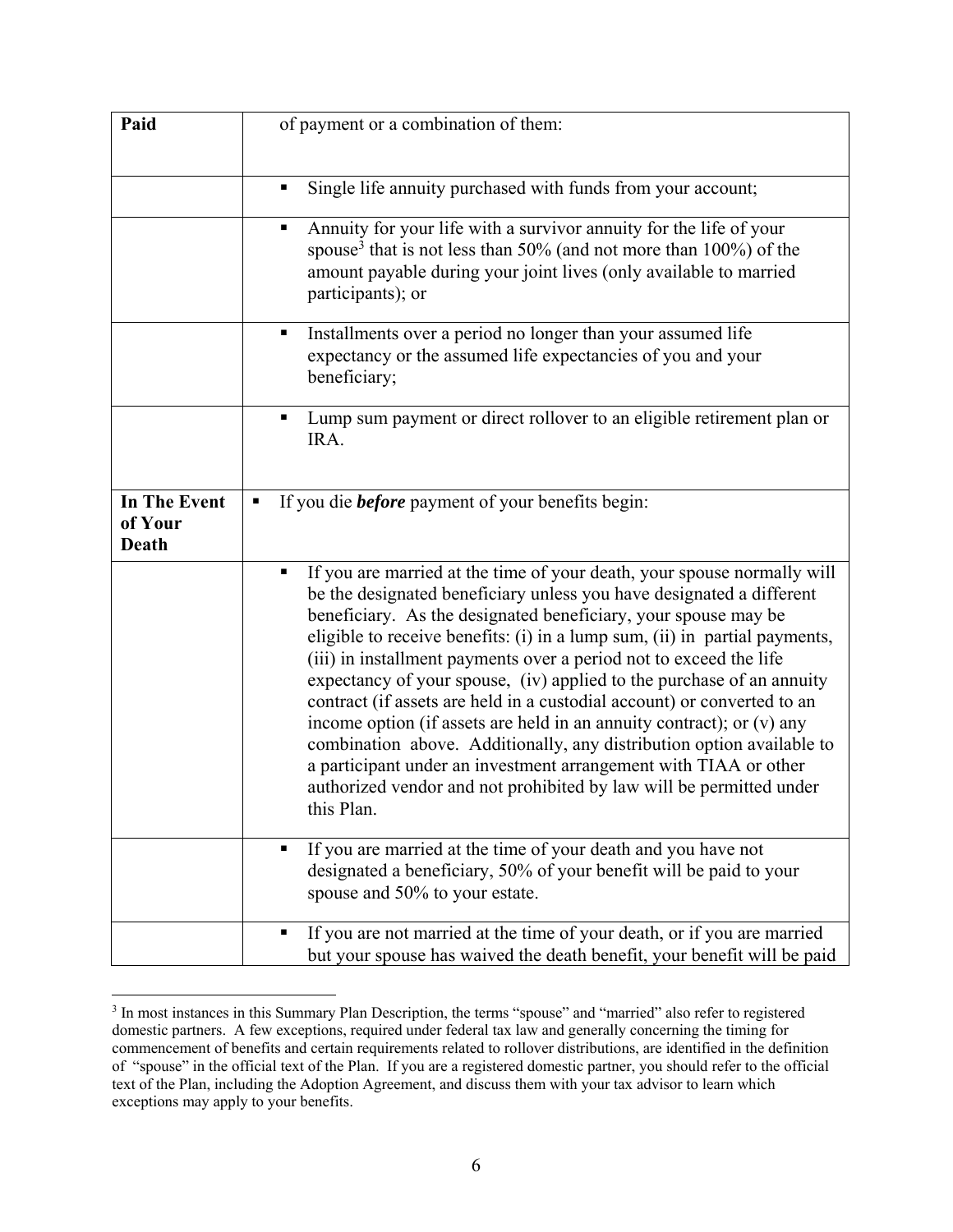| to your designated beneficiary: (i) in a lump sum, (ii) in a partial<br>payment, (iii) in installment payments over a period not to exceed the<br>life expectancy of your designated beneficiary, or (iv) applied to the<br>purchase of an annuity contract (if assets are held in a custodial<br>account) or converted to an income option (if assets are held in an<br>annuity contract). Any income option available to a participant under<br>an investment arrangement with TIAA or other authorized vendor will<br>be permitted under this Plan. If you have not designated a beneficiary,<br>payment will be made to your estate. |
|------------------------------------------------------------------------------------------------------------------------------------------------------------------------------------------------------------------------------------------------------------------------------------------------------------------------------------------------------------------------------------------------------------------------------------------------------------------------------------------------------------------------------------------------------------------------------------------------------------------------------------------|
| If you die <i>after</i> payment of your benefits begin:<br>п                                                                                                                                                                                                                                                                                                                                                                                                                                                                                                                                                                             |
| If you were married and receiving a joint and survivor annuity, your<br>$\blacksquare$<br>spouse will receive a monthly benefit payable for his or her life. The<br>monthly benefit will be in an amount equal to not less than 50% (and<br>not more than 100%) of the amount payable during your joint lives,<br>according to the election made by you and your spouse prior to<br>commencement of your benefits.                                                                                                                                                                                                                       |
| If you were receiving a single life annuity or your distribution was by<br>٠<br>lump sum benefit or rollover, no further benefits are payable.                                                                                                                                                                                                                                                                                                                                                                                                                                                                                           |
| If you were receiving installment payments, your designated<br>п<br>beneficiary will receive the balance of your payments as equal<br>monthly amounts.                                                                                                                                                                                                                                                                                                                                                                                                                                                                                   |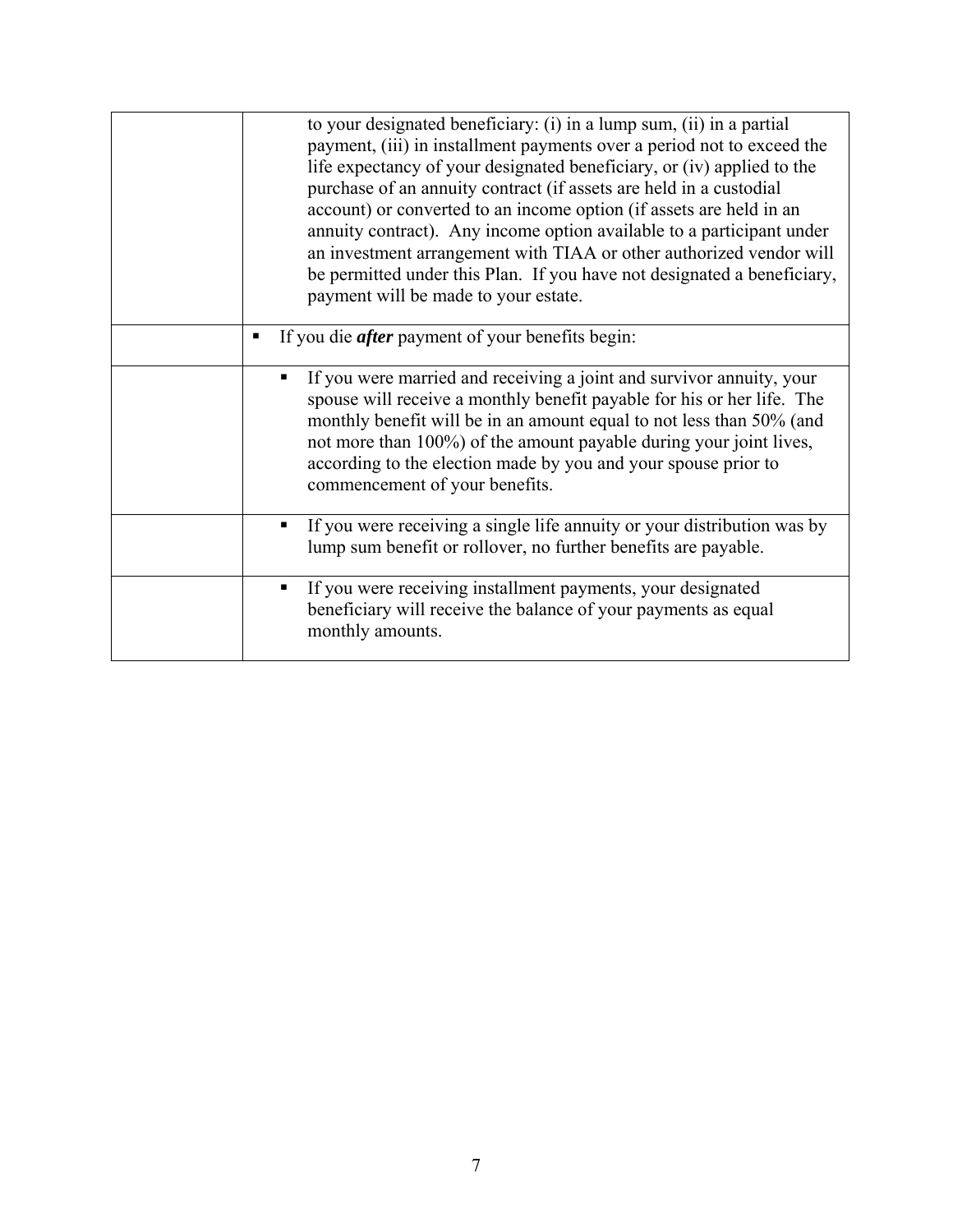#### **QUESTIONS AND ANSWERS ABOUT YOUR PLAN**

- **1.** What is the Saint Mary's College of California Defined Contribution Retirement Plan?
- **2.** Who is eligible to participate in the Plan?
- **3.** When do I become eligible to participate in the Plan?
- **4.** What contributions will be made?
- **5.** Is there a limit on contributions?
- **6.** Do contributions continue during a paid leave of absence?
- **7.** Do contributions continue while I am on active duty in the Armed Forces?
- **8.** When does my pension account become vested (i.e., owned by me)?
- **9.** How are years of service counted?
- **10.** When may I begin receiving benefits?
- **11.** What options are available for receiving retirement income?
- **12.** What are my spouse's rights under this plan to survivor benefits?
- **13.** Do rules applying to spouses apply equally to registered domestic partners?
- **14.** May I receive a portion of my income in a single payment after termination of employment?
- **15.** May I receive a cash withdrawal from the Plan while still employed?
- **16.** May I take a loan from the Plan?
- **17.** May I roll over my accumulations to another plan or IRA?
- **18.** What if I die before starting to receive benefits?
- **19.** What investment options are available under the Plan?
- **20.** How do I allocate my contributions?
- **21.** May I transfer my investments?
- **22.** What information do I regularly receive about my accumulations?
- **23.** How is the Plan administered?
- **24.** May the terms of the Plan be changed?
- **25.** How do I get more information about the Plan?
- **26.** What is the Plan's benefit application and appeal procedure?
- **27.** Is the Plan insured by the Pension Benefit Guaranty Corporation (PBGC) or the Federal Deposit Insurance Corporation (FDIC)?
- **28.** Who is the agent for service of legal process for the Plan?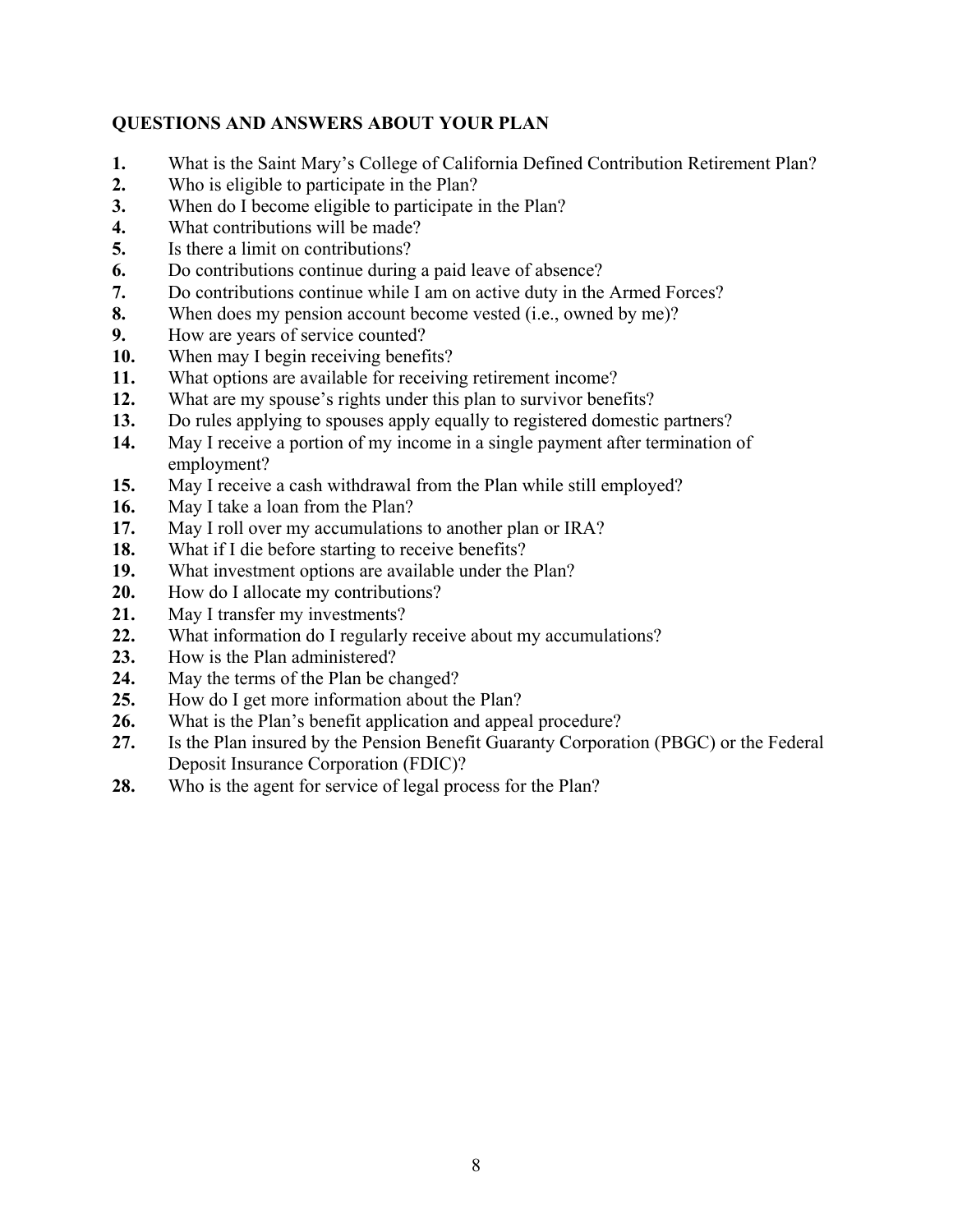#### **Part I: Information About The Plan**

#### **1. What is the Saint Mary's College of California Defined Contribution Retirement Plan?**

The Saint Mary's College of California (the "College") Retirement Plan (the "Plan") is a defined contribution plan that operates under Section 403(b) of the Internal Revenue Code (IRC). The Plan was established on September 1, 1949 and restated as of July 1, 2018. The College makes contributions for the benefit of eligible employees according to a formula in the Plan. The contributions are placed in a self-directed pension account for the employee. These amounts, together with any earnings, are not subject to federal income tax until they are paid to the employee (or beneficiary) in the form of benefits. State tax treatment of wage deferrals may vary from state to state, and you should check with your tax advisor concerning the proper treatment under state law.

The Plan provides for a separate account for each participating employee. Your benefits are based solely on the amounts of employer contributions to the your individual account and any rollover or plan-to-plan transfers, adjusted for investment earnings and/or losses, and reduced by any distributions, investment fees charged under your investment arrangements and your share of Plan administrative expenses. The purpose of the Plan is to provide retirement benefits for participating employees. Your benefits under the Plan are funded and provided through the investment option(s) selected by you.

Investment options are offered by  $TIAA<sup>4</sup>$  and approved for use by the College. The College does not, however, endorse or promote any particular investment options for your personal selection. Each investment option involves different levels of risk and may not be appropriate for every individual.

The College is the Administrator of the Plan and has designated the Human Resources Office to be responsible for plan operation, except for certain recordkeeping and other duties which have been delegated to TIAA by the College. The Plan Year begins on July 1st and ends on June 30th.

#### **The Employer Identification Number is 94-1156599. The Plan Number is 001.**

#### **2. Who is eligible to participate in the Plan?**

1

Eligible employees include faculty with academic rank (meaning persons having the academic rank at the College of Professor, Associate Professor or Assistant Professor), Visiting Faculty, Salaried Adjunct Faculty, administrative officers, athletic coaches, and clerical, secretarial, maintenance and service employees who are employed a minimum of 20 hours per week on an annual basis. Eligible employees do not include Bargaining Unit Faculty, other than Visiting Faculty and Salaried Adjunct Faculty, or any employee who is customarily employed on a part-time, temporary or irregular basis for less than

<sup>&</sup>lt;sup>4</sup> A small number of participants currently have investment arrangements with vendors other than TIAA. For those participants, these arrangements continue to be grandfathered under the Plan.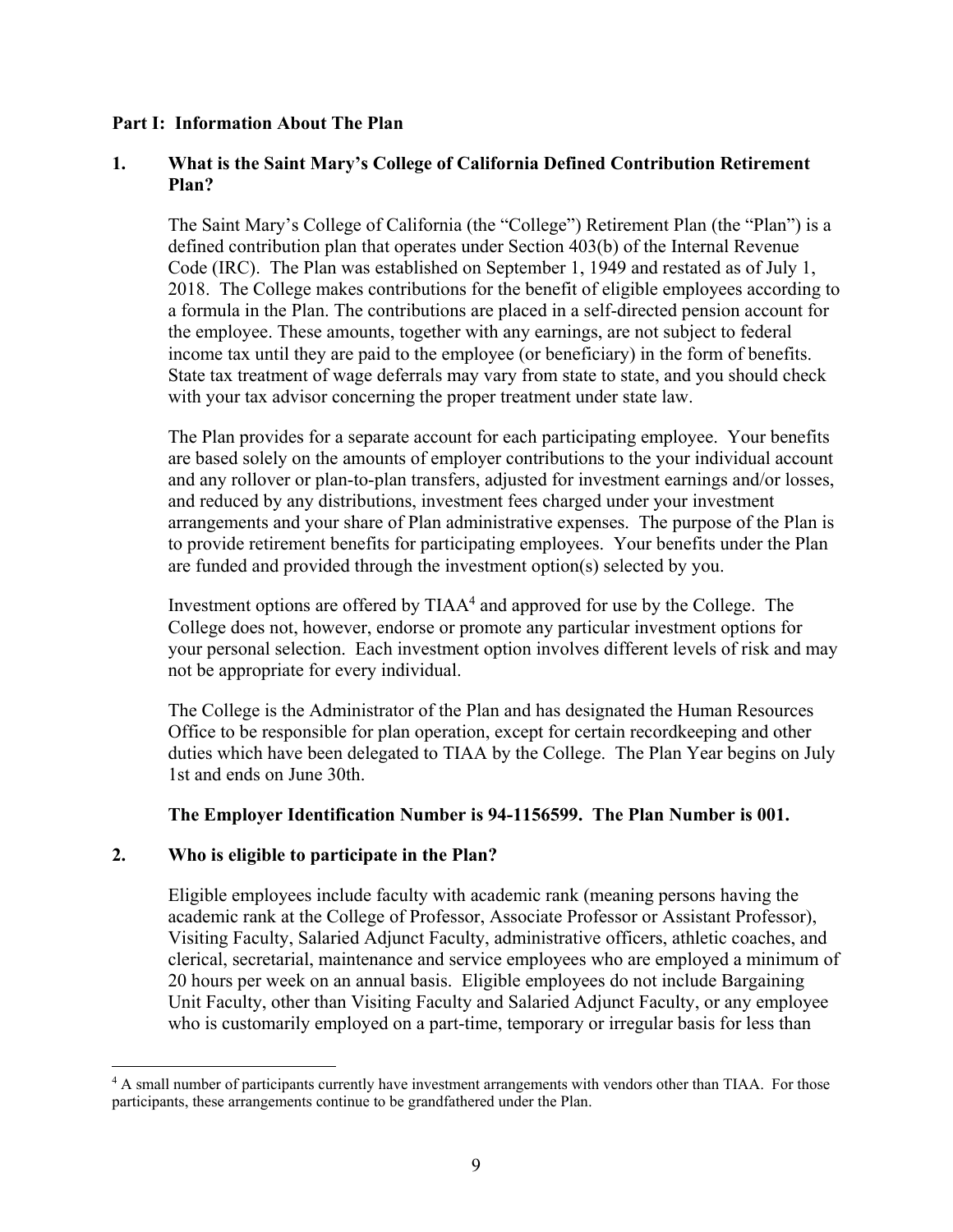1,000 hours a year, excluding overtime. Eligible employees do not include persons who are enrolled and regularly attending classes at the College whose employment is incidental to their educational program.

No individual who is deemed to be an independent contractor is an eligible employee.

#### **3. When do I become eligible to participate in the Plan?**

If you are an eligible employee, you will begin participation in this Plan on the first day of the month after you fulfill the following requirements.

- You complete 1 year of service at the College. (See the question, "How are years of service counted" for information on how years of service are measured.) Years of service with any institutions of higher education immediately preceding your Date of Employment with the College will be counted toward satisfying this requirement.
- Vou attain age 21.
- You complete the enrollment forms, which you may do online TIAA.org/stmarysca or through the TIAA National Contact Center toll-free 800-842-2252, weekdays, 8 a.m. to 10 p.m. and Saturday, 6 a.m. to 3 p.m. (PT).

You will not be entitled to have contributions made on your behalf for any period prior to completing each of these requirements, including enrollment.

If you are a former employee who is reemployed by the College and you satisfied the age and service requirements before you terminated employment, you will begin participation in the Plan immediately after reemployment provided you are employed in a classification of work qualifying you as an eligible employee and satisfy the Hours of Service requirement.

You will continue to be eligible for the plan until one of the following conditions occur:

- vou cease to be an eligible employee;
- the plan is terminated.

#### **4. What contributions will be made?**

When you begin participation in the Plan, contributions will be made automatically to the investment options that you have chosen. The contributions are based on a percentage of your compensation, according to the schedule shown below. If you are eligible to participate in the Plan for only part of a year, your allocation will be based on the portion of compensation earned during the period in which you are eligible.

Plan contributions by the College as a percentage of compensation shall be, until modified by amendment of the Plan: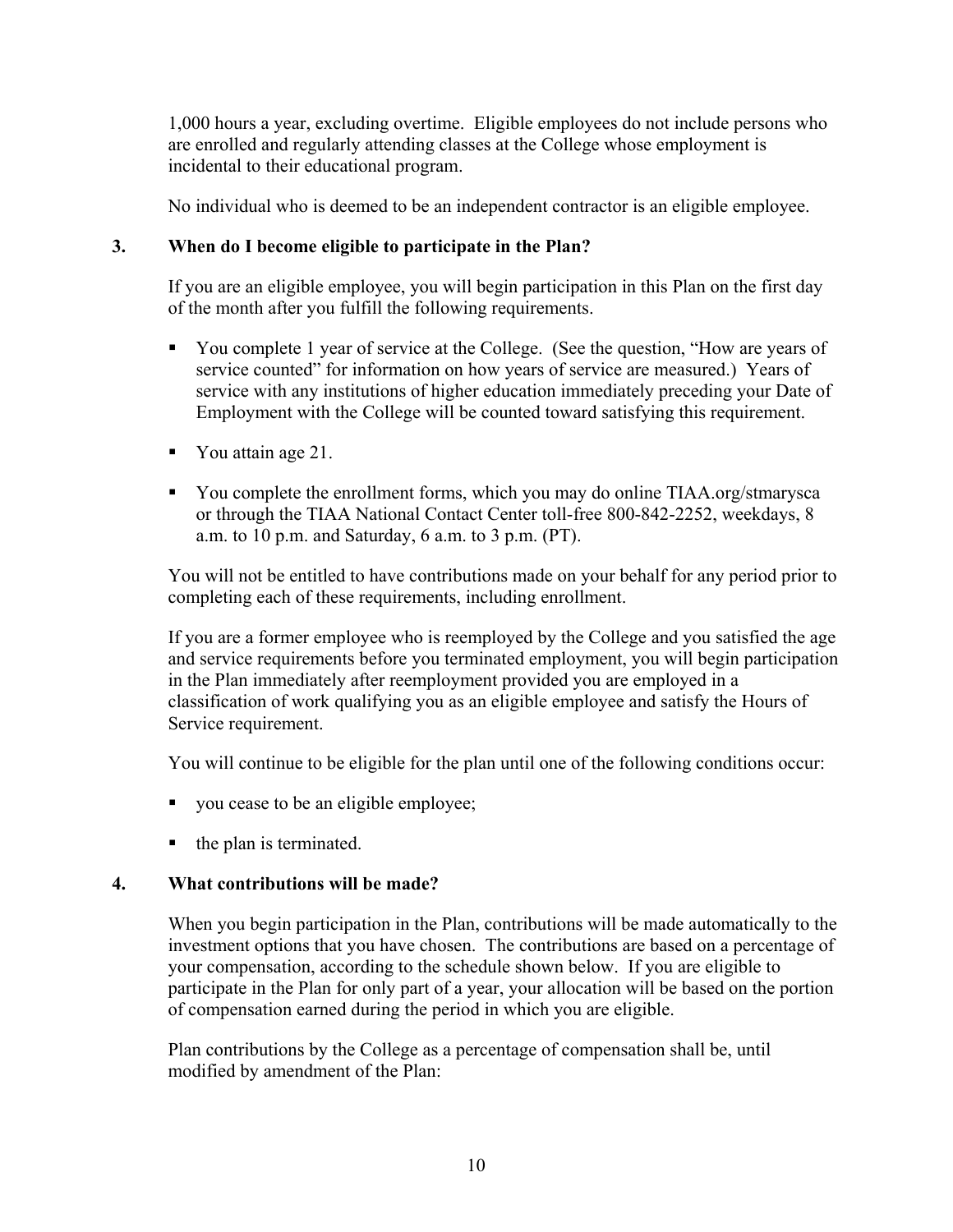| <b>Contribution Period</b>                                                                                                                                       | % of Compensation |
|------------------------------------------------------------------------------------------------------------------------------------------------------------------|-------------------|
| Plan Years commencing July 1, 2002<br>through the Plan Year ending June 30,<br>2009                                                                              | 8.25%             |
| Plan Year commencing July 1, 2009<br>and ending June 30, 2010                                                                                                    | $2.0\%$           |
| That portion of the Plan Year<br>commencing July 1, 2010 that ended<br>December 31, 2010                                                                         | $3.0\%$           |
| That portion of the Plan Year<br>commencing July 1, 2010 that began<br>January 1, 2011 and for Plan Years<br>commencing July 1, 2011 and ending<br>June 30, 2017 | 8.25%             |
| The Plan Year commencing July 1,<br>2017                                                                                                                         | 6.25%             |

Compensation means the amount paid to you by the College that must be reported as wages on your Form W-2. It also includes compensation that is not currently includable in your gross income because of the application of IRC Sections 125, 457(b), 132(f)(4) or 403(b) through a salary reduction agreement. Compensation does not include expense allowances notwithstanding that such amounts paid by the College may be included on your Form W-2. Compensation taken into account under the Plan cannot exceed the limits of IRC Section 401(a)(17). For the Plan Year beginning July 1, 2018, the compensation limit under Section 401(a)(17) is \$275,000.

Special rules apply to eligible employees who are tenured faculty with academic rank and who are employed under a Reduced Services Agreement or Phased Retirement Program Services Agreement. For more information on these rules, contact the Human Resources Office.

Additional post-retirement nondiscretionary non-elective contributions may be made pursuant to an early retirement incentive program approved and implemented by the College in writing.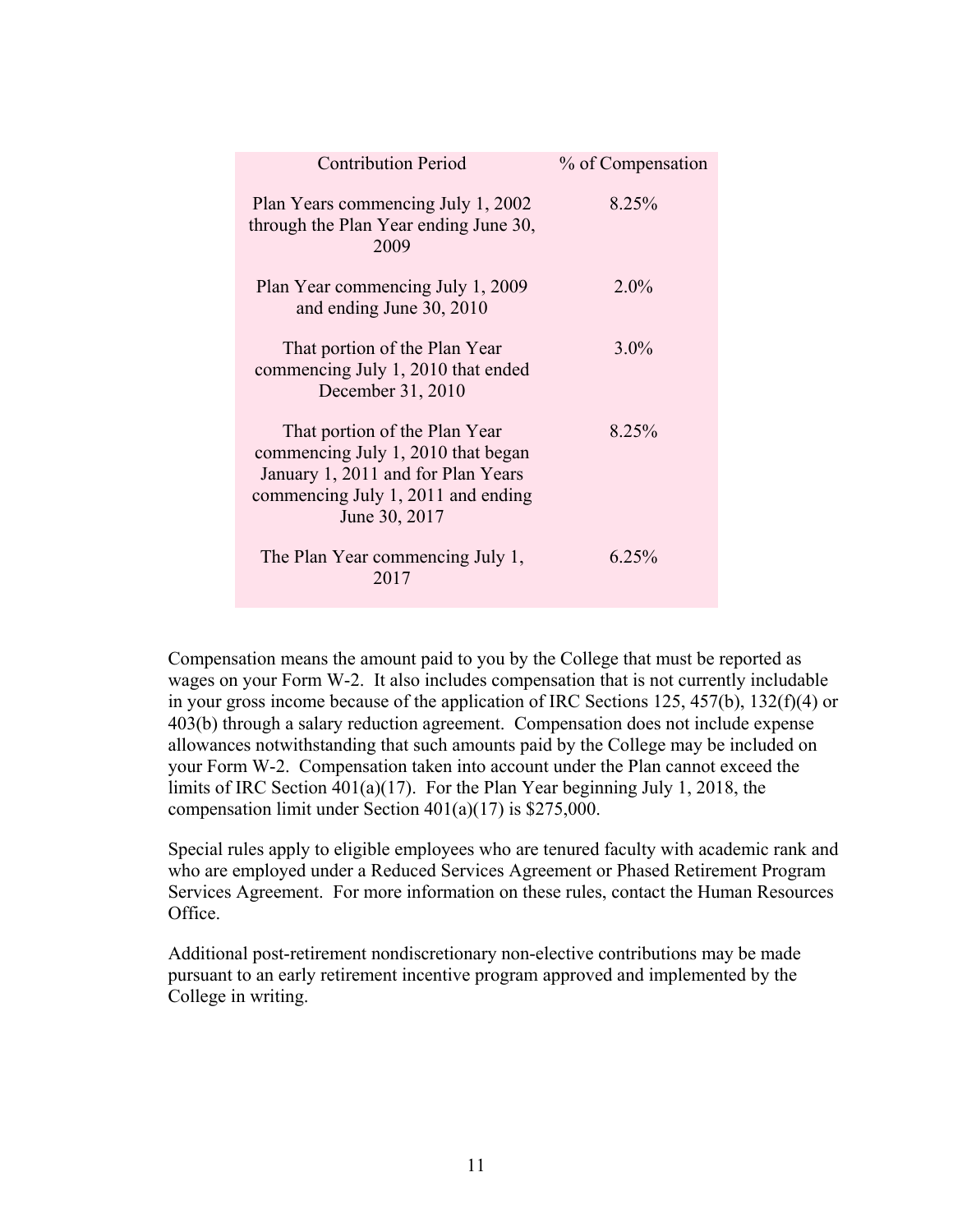#### **5. Is there a limit on contributions?**

Yes. There is a limit on the total amount of contributions that may be made to all plans in which you participate in a plan year. That limit, for calendar year 2018, is the lesser of \$55,000 or 100% of your includable compensation. If you participate in plans other than those offered by the College, you should notify TIAA and provide any requested information, since the failure to do so may result in adverse tax consequences for you. These limits may be adjusted from time to time.

The amount of compensation that may be taken into consideration is limited by law and is adjusted periodically under a formula for the cost of living. The limit for the Plan Year beginning July 1, 2018 is \$275,000.

For more information on these limits, contact the Human Resources Office or TIAA.

#### **6. Do contributions continue during a paid leave of absence?**

During a paid leave of absence, plan contributions will continue to be made based on your compensation paid during your leave of absence as long as you remain eligible. No contributions will be made during an unpaid leave of absence.

#### **7. Do contributions continue while I am on active duty in the Armed Forces?**

If you are absent from employment by reason of qualified service in the uniformed services of the United States and have reemployment rights under the Uniformed Services Employment and Reemployment Rights Act of 1994 (USERRA), 38 U.S.C. Chapter 43, once you return to actual employment with the College within the period during which you retain reemployment rights, the College will make those contributions to the Plan that would have been made if you had remained employed at the College during your period of military service to the extent required by law. Qualified service includes not only service with the armed services, but also service with the commissioned corps of the Public Health Service and any other category of persons designated by the President in time of war or emergency. Neither USERRA nor the Plan requires any earnings to be credited to a reemployed veteran with respect to any contribution before any make-up contribution is actually made.

Make-up contributions on behalf of re-employed veterans are neither subject to the contribution limitations for the year made, nor are they considered in applying the limits to any other contributions made during the year. However, make-up contributions are subject to the applicable limitations (including any previous cost-of-living adjustments that were in effect) for the year to which the contribution relates..

Under certain circumstances, a reservist or national guardsman will be permitted under the Heroes Earnings Assistance and Relief Tax Act of 2008 (HEART Act) to take a distribution from the plan without incurring the 10% premature distribution penalty tax. You should direct any questions about this to the Human Resources Office. Further, all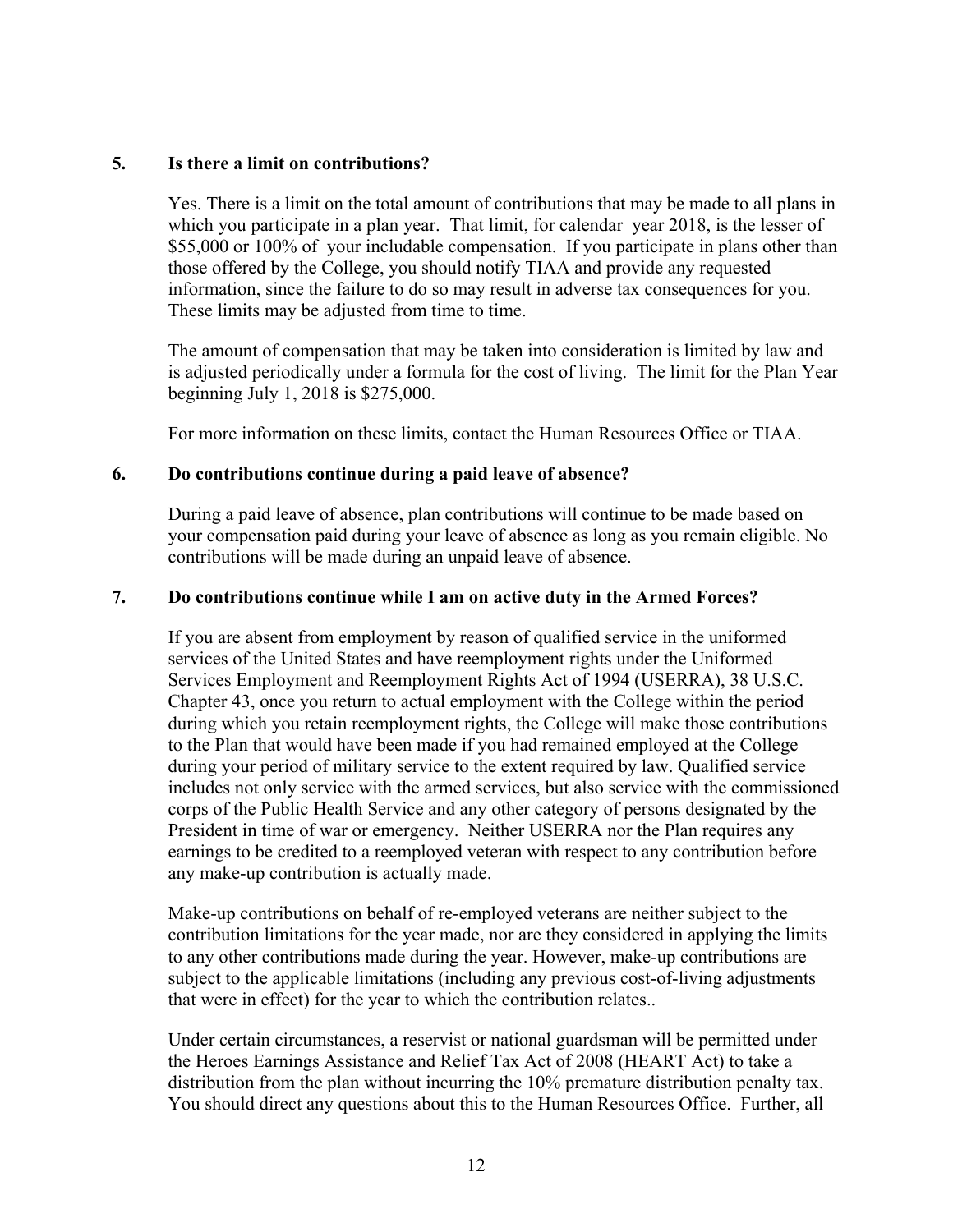or part of a qualified reservist distribution may be recontributed to an IRA within 2 years after the end of military duty.

The period you have to make application for reemployment or report back to work after military service is based on time spent on military duty. For service of less than 31 days, you must return at the beginning of the next regularly scheduled work period on the first full day after release from service, taking into account safe travel home plus an eighthour rest period. For service of more than 30 days but less than 181 days, you must submit an application for reemployment within 14 days of release from service. If this is impossible or unreasonable through no fault of yours, you must submit the application no later than the next full calendar day after it becomes possible to do so. For service of more than 180 days, an application for reemployment must be submitted within 90 days of release from service.

You must notify the Human Resources Office in advance or at the commencement of the leave of absence unless the circumstances make it impossible or unreasonable to provide the notice. If the period of military service was for more than 30 days, you may also be required to provide documentation to demonstrate that the application for reemployment is timely and that the period of service was completed under honorable circumstances.

#### **8. When does my pension account become vested (i.e., owned by me)?**

You are fully and immediately vested in the benefits arising from contributions made under this Plan. Such amounts are non-forfeitable.

#### **9. How are years of service counted?**

For purposes of determining your initial eligibility to participate, you are credited with a year of service for a 12-month period (computation period) during which you complete 1,000 or more Hours of Service. Except as follows, Hours of Service will be determined on the basis of actual hours for which you are paid or entitled to payment. Employees for whom records or actual Hours of Service are not maintained or available (e.g., salaried employees) are credited with 45 hours per week for any week in which they earn at least one Hour of Service. The computation period starts with the day when you perform your first Hour of Service. Any subsequent computation period, if needed to qualify for participation, commences on the anniversary of the date of your employment or reemployment.

#### **10. When may I begin receiving benefits?**

Prior to termination of your employment, you will want to contact TIAA concerning your benefit options. Subject to the terms of your investment arrangement with TIAA or another authorized vendor and certain restrictions concerning accounts rolled into the Plan, you may generally begin to receive annuity income at any time after you sever your employment with the College, reach age 59  $\frac{1}{2}$ , or become permanently and totally disabled (as defined in the Plan). Distributions to your spouse or designated beneficiary may also begin upon your death.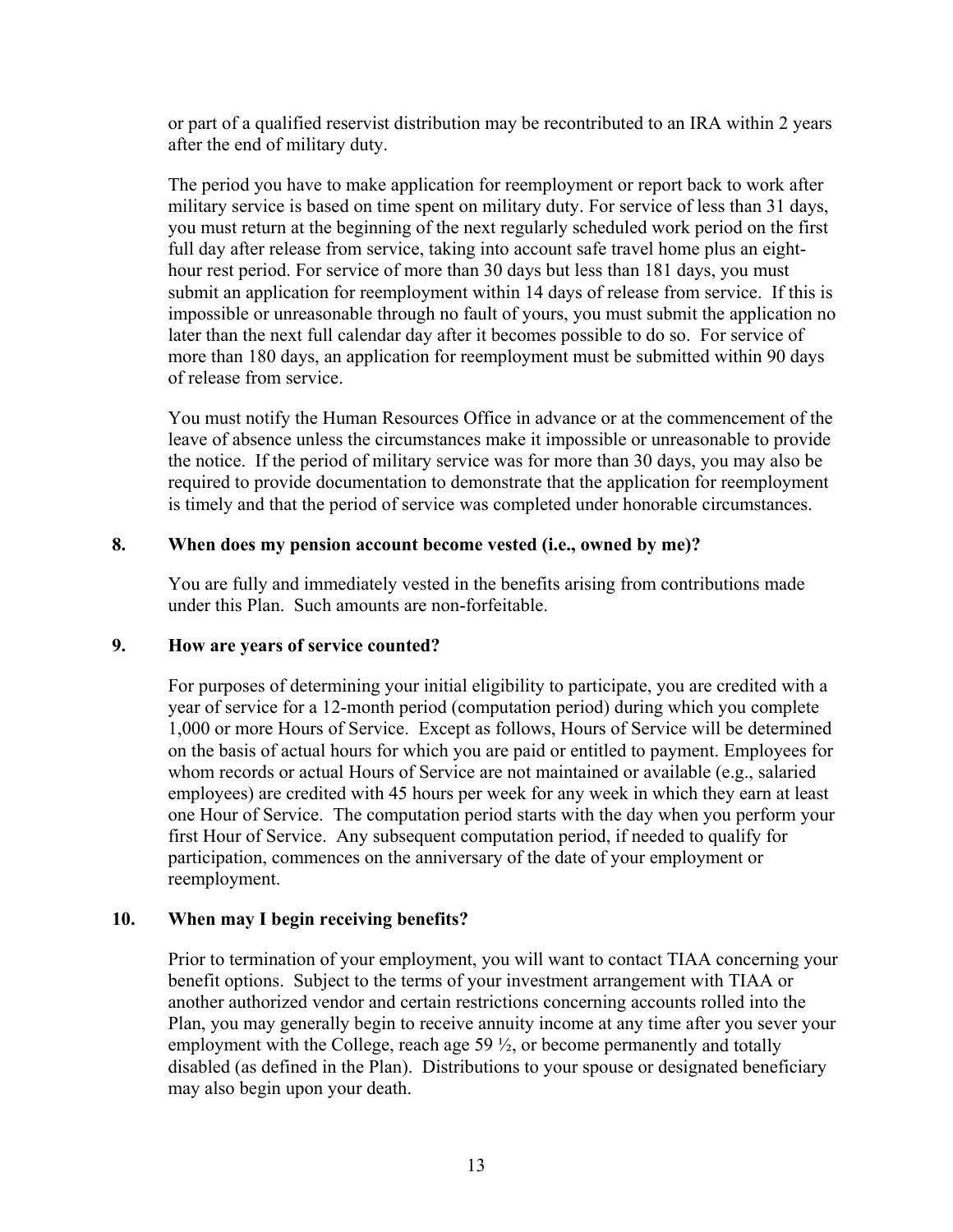Retirement benefits must normally begin no later than April 1st of the calendar year following the year in which you attain age 70  $\frac{1}{2}$  or, if later, April 1st following the calendar year in which you retire. Failure to begin annuity income by the required beginning date may subject you to a substantial federal tax penalty. You should consult with your tax advisor concerning any potential state tax penalty.

If you die before the distribution of benefits has begun, your entire interest must normally be distributed by December 31st of the fifth calendar year after your death. Under a special rule, death benefits may be payable over the life or life expectancy of a designated beneficiary if the distribution of benefits begins not later than December 31st of the calendar year immediately following the calendar year of your death. If the designated beneficiary is your spouse, the commencement of benefits may be deferred until December 31st of the calendar year that you would have attained age 70  $\frac{1}{2}$  had you continued to live.

The payment of benefits according to the above rules is extremely important. Federal tax law imposes a 50% nondeductible excise tax on the difference between the amount of benefits required by law to be distributed and the amount actually distributed if it is less than the required minimum amount.

You should contact TIAA in order to begin receiving benefits. Usually, unless the value of your individual account declines due to investment experience, the later you begin to receive payments, the larger each payment will be.

#### **11. What options are available for receiving retirement income?**

TIAA will provide you with information concerning your benefit options. You may choose from among several income options when you retire. However, if you are married, your right to choose an income option will be subject to your spouse's right (under federal pension law) to survivor benefits as discussed in the next question, unless this right is waived by you and your spouse. Subject to the terms of any annuity agreement or other investment arrangement in which you may be invested, the following income options are available:

- *Lump sum*. Subject to any restrictions in an annuity contract, you will be able to receive all or a portion of your benefit paid as a lump sum.
- *A single life annuity*. This option pays you an income for as long as you live, with payments stopping at your death. A single life annuity provides you with a larger monthly income than other options.
- *A joint and survivor annuity*. This option pays you a lifetime income, and if your annuity partner lives longer than you, he or she continues to receive an income for life. An annuity partner is an additional person whose life expectancy will be taken into account in determining the term over which payments will be made or the life expectancy upon which guaranteed periods will be computed. For married couples, this normally will be your spouse. For a single person, this may be a beneficiary with whom you want to share the payment of your account. Adding a second life will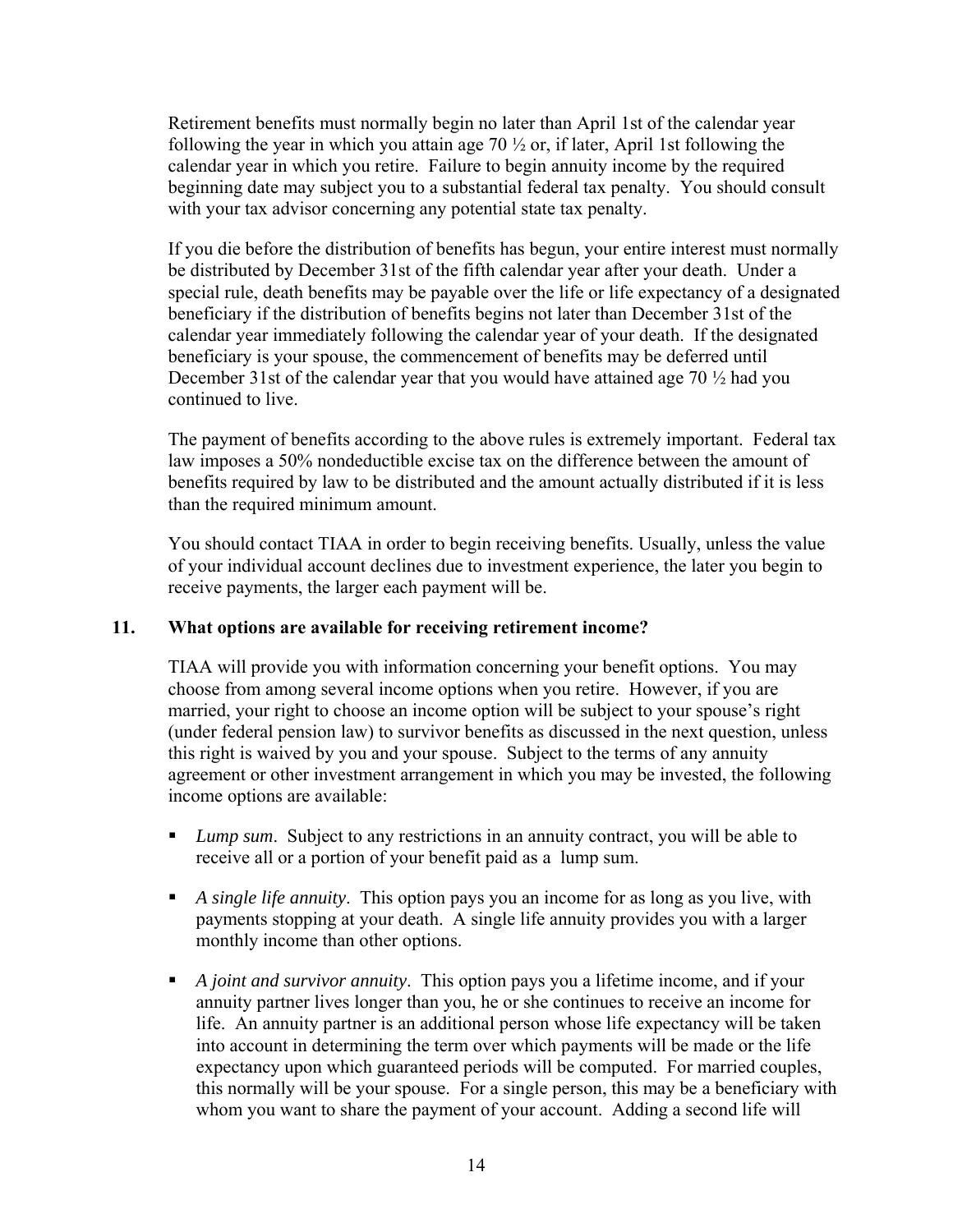permit the payment stream to continue over a longer period of time. On the other hand, the monthly payments will be lower than if you elect a single life annuity.

- **I** Installments. This option allows you to receive a benefit in guaranteed installments not exceeding your life expectancy at the time your benefits commence. If you die during the guaranteed period, payments in the same amount that you would have received continue to your beneficiary(ies) for the rest of the guaranteed period.
- *A required minimum distribution option*. The required minimum distribution option enables participants to automatically comply with federal tax law distribution requirements. With this option, if you are required by law to receive minimum annual distributions, you will be able to elect to receive the minimum distribution that is required by federal tax law while preserving as much of your accumulation as possible. The minimum distribution will be paid to you annually unless you elect otherwise. This option is generally available in the year you attain age  $70\frac{1}{2}$  or retire, if later.
- *Other distribution options*. Benefits may also be paid under any combination of the options above and in any option offered under an investment arrangement with TIAA or other authorized vendors.

To learn more about your options, you may contact TIAA at TIAA.org/stmarysca or National Contact Center at toll-free 800-842-2252, weekdays, 8 a.m. to 10 p.m. and Saturday, 6 a.m. to 3 p.m. (PT). You should contact TIAA two to three months before you plan to initiate a distribution to be sure that you will have the funds when you need them.

#### **12. What are my spouse's rights under this plan to survivor benefits?**

If you are married and benefits commenced before your death, your surviving spouse will continue to receive income that is at least half of the annuity income payable during the joint lives of you and your spouse (joint and survivor annuity). A waiver of the joint and survivor annuity may be made only during the 90-day period before the commencement of benefits. The waiver also may be revoked during the same period. It may not be revoked after annuity income begins.

If you die before annuity income begins and your surviving spouse is a designated beneficiary, your surviving spouse will receive a benefit that is equal to the full current value of your annuity accumulation, payable in a single sum or under one of the income options offered by TIAA, unless an alternative beneficiary to receive some or all of the individual account has been designated with the written consent of your spouse made in the form specified and in accordance with the rules stated in the Plan. If you die while married but without a designated beneficiary and before annuity income begins, 50% of the value of your account will be paid to your spouse and 50% to your estate.

All spousal consents must be in writing on a form filed with TIAA and approved by TIAA, either notarized or witnessed by a plan representative and containing an acknowledgment by your spouse as to the effect of the consent. All such consents shall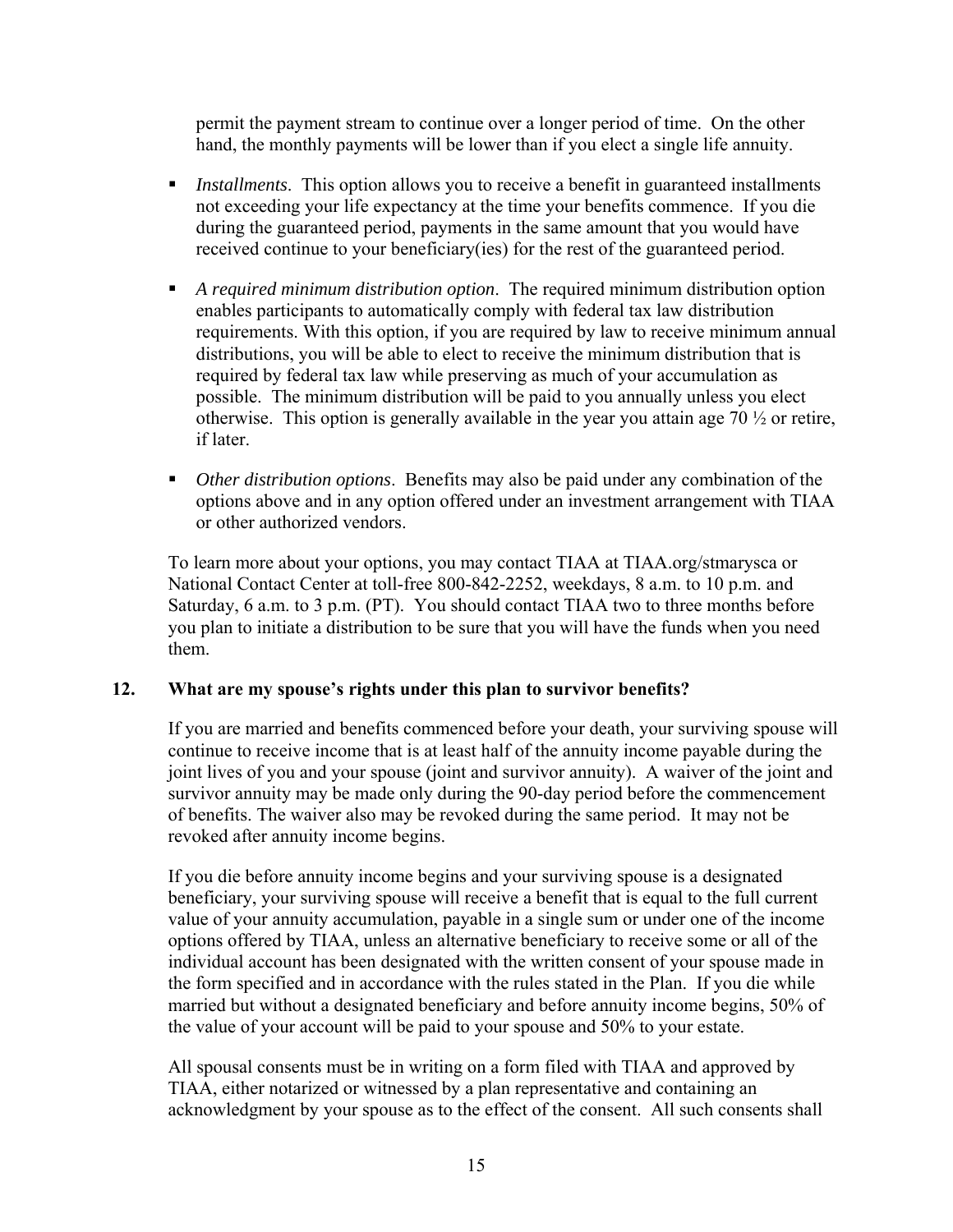be irrevocable after annuity income begins. A spousal consent is not required if you can establish to the College's satisfaction that you have no spouse or that he or she cannot be located. Unless a Qualified Domestic Relations Order (QDRO), as defined in Code Section 414(p), requires otherwise, your spouse's consent shall not be required if you are legally separated or you have been abandoned (within the meaning of local law) and you have a court order to such effect.

The spousal consent must specifically designate the beneficiary or otherwise expressly permit designation of the beneficiary by you without any further consent by your spouse. If a designated beneficiary dies, unless the express right to designate a new one has been consented to, a new consent is necessary.

A consent to an alternative form of benefit must either specify a specific form of benefit or expressly permit designation by you without further consent. A consent is only valid so long as your spouse at the time of your death, or earlier benefit commencement, is the same person as the one who signed the consent.

If a QDRO establishes the rights of another person to your benefits under this Plan, then payments will be made according to that order. A QDRO may preempt the usual requirements that your spouse be considered your primary beneficiary for a portion of the accumulation. Participants and beneficiaries may obtain, without charge, a copy of the Plan's procedures governing QDRO determinations from TIAA or the Human Resources Office.

#### **13. Do rules applying to spouses apply equally to registered domestic partners?**

Rules applicable to spouses, such as requirements for spousal consent, also apply to registered domestic partners except where otherwise mandated by federal law. Generally, the exceptions mean that a registered domestic partner may not roll funds into a retirement plan of the domestic partner's participant partner upon the death of the participant (other than an inherited IRA) and the domestic partner may not delay receiving a required minimum distribution until the partner attains age 70  $\frac{1}{2}$ , as a spouse may. If you are a registered domestic partner, you should refer to the official text of the Plan, including the Adoption Agreement, and discuss them with your tax advisor to learn which exceptions may apply to your benefits.

#### **14. May I receive a portion of my income in a single payment after termination of employment?**

Yes, subject to your spouse's right to survivor benefits and any restrictions in an annuity contract, you may receive a portion of your income in a single sum after termination of employment.

#### **15. May I receive a cash withdrawal from the Plan while still employed?**

Yes, subject to your spouse's right to survivor benefits and any restrictions in an annuity contract, you may receive, at age 59½, a cash withdrawal from your individual account. You may withdraw funds from rollover contributions at any time. These distributions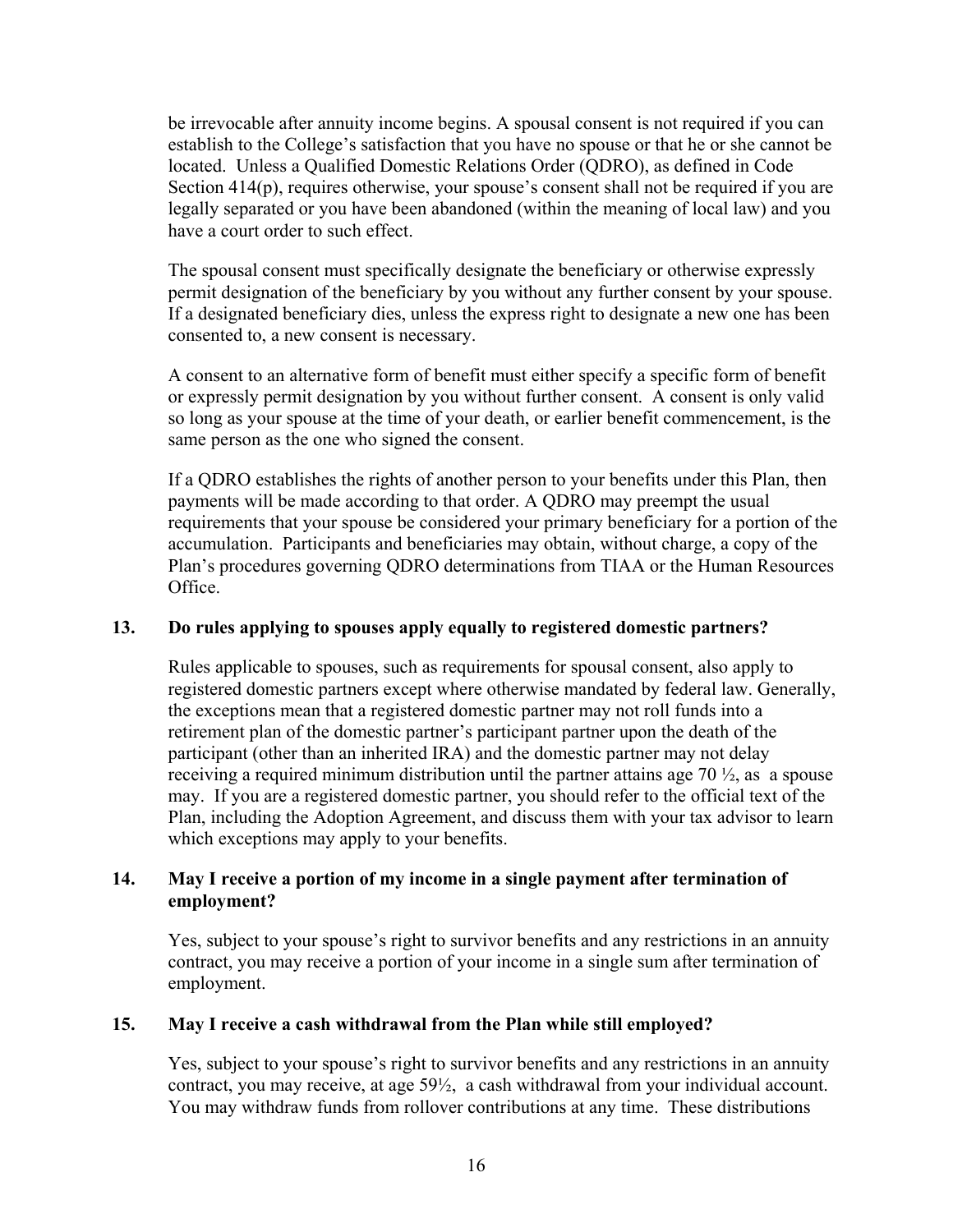may be subject to tax penalties in certain circumstances, and you should consult your tax advisor before requesting such a distribution.

#### **16. May I take a loan from the Plan?**

No. Loans are not permitted under this defined contribution plan. You may be able to take a loan from the Tax-Deferred Annuity Plan if you are a participant and qualify under the terms for a loan under that plan.

#### **17. May I roll over my accumulations to another plan or IRA?**

If you are entitled to receive a distribution from your contract which is an eligible "rollover distribution," you may roll over all or a portion of it into another Section 403(b) retirement plan willing to accept the rollover or into an IRA either by direct rollover or within 60 days after receipt. An eligible rollover distribution, in general, is any cash distribution other than an annuity payment, a minimum distribution payment, a payment which is part of a fixed period payment over ten or more years, or distributions made on account of hardship.<sup>5</sup> The distribution will be subject to a 20% federal withholding tax unless it is rolled over directly into another retirement plan or into an IRA. This latter process is called a "direct" rollover.

If you have the distribution paid to you, then 20% of the distribution must be withheld even if you intend to roll over the money into another retirement plan or into an IRA within 60 days. To avoid withholding, instruct TIAA any other authorized vendor or investment arrangement to roll over the money directly into an eligible retirement plan or IRA for you.

#### **18. What if I die before starting to receive benefits?**

If you die before beginning retirement benefits, and you are married at the time of your death, your spouse normally will be the designated beneficiary unless you have designated a different beneficiary. As the designated beneficiary, your spouse may be eligible to receive benefits: (i) in a lump sum, (ii) in partial payments, (iii) in installment payments over a period not to exceed the life expectancy of your spouse, (iv) applied to the purchase of an annuity contract (if assets are held in a custodial account) or converted to an income option (if assets are held in an annuity contract); or (v) any combination above. Additionally, any distribution option available to a participant under an investment arrangement with TIAA or other authorized vendor and not prohibited by law will be permitted under this Plan.

If you die without having named a beneficiary and you are married at the time of your death, your spouse will automatically receive half of your accumulation. Your estate will receive the other half.

 $\overline{a}$ <sup>5</sup> Hardship distributions are not permitted under this Defined Contribution Plan.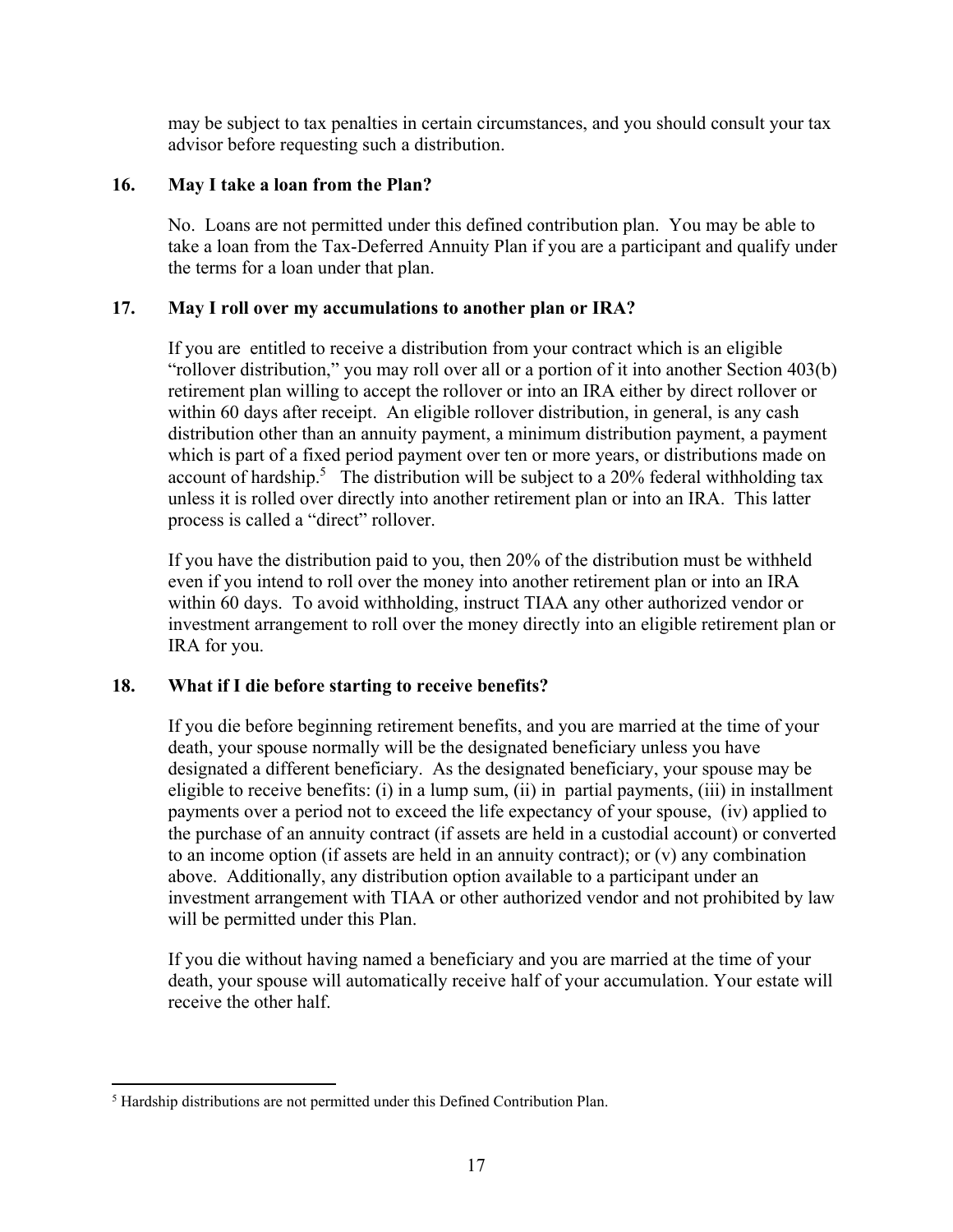If you are not married at the time of your death, or if you are married but your spouse has waived the death benefit, your benefit will be paid to your designated beneficiary: (i) in a lump sum, (ii) in a partial payment, (iii) in installment payments over a period not to exceed the life expectancy of your designated beneficiary, or (iv) applied to the purchase of an annuity contract (if assets are held in a custodial account) or converted to an income option (if assets are held in an annuity contract). Any income option available to a participant under an investment arrangement with TIAA or other authorized vendor will be permitted under this Plan. If you have not designated a beneficiary, payment will be made to your estate.

If you are not married and have not designated a beneficiary, your estate receives the entire accumulation.

Federal tax law places limitations on when and how beneficiaries receive their death benefits. TIAA will notify your beneficiary of the applicable requirements at the time he or she applies for benefits.

You should review your beneficiary designation periodically to make sure that the person you want to receive the benefits is properly designated. You may change your beneficiary by contacting the TIAA National Contact Center at 800-842-2252 or online at TIAA.org/stmarysca.

In addition, see the answer to the question "What are my spouse's rights under this plan to survivor benefits?" for a discussion of your spouse's rights to a survivor benefit if you are married at the time of your death and the requirements for obtaining your spouse's consent to beneficiary designations.

#### **Part II: Information About TIAA**

#### **19. What investment options are available from TIAA under the Plan?**

Contributions may be invested in one or more investment options offered by TIAA and authorized by the College. Information about the available options may be obtained online at TIAA.org/stmarysca or by calling the National Contact Center 800-842-2252, weekdays, 8 a.m. to 10 p.m. and Saturday, 6 a.m. to 3 p.m. (PT).

TIAA also provides a financial consultant who is available by telephone to help you understand your investment options and plan for your retirement. You may schedule a session by calling 800-732-8353 weekdays, 5 a.m. to 5 p.m. (PT). A representative is also on campus periodically. You may contact Human Resources to learn the schedule.

The College's current selection of a vendor or investment arrangement is not intended to limit future additions or deletions of vendors or investment arrangements. You will be notified of any additions or deletions.

Each investment option will have associated expenses chargeable to your account. You should take them into account in selecting among the options.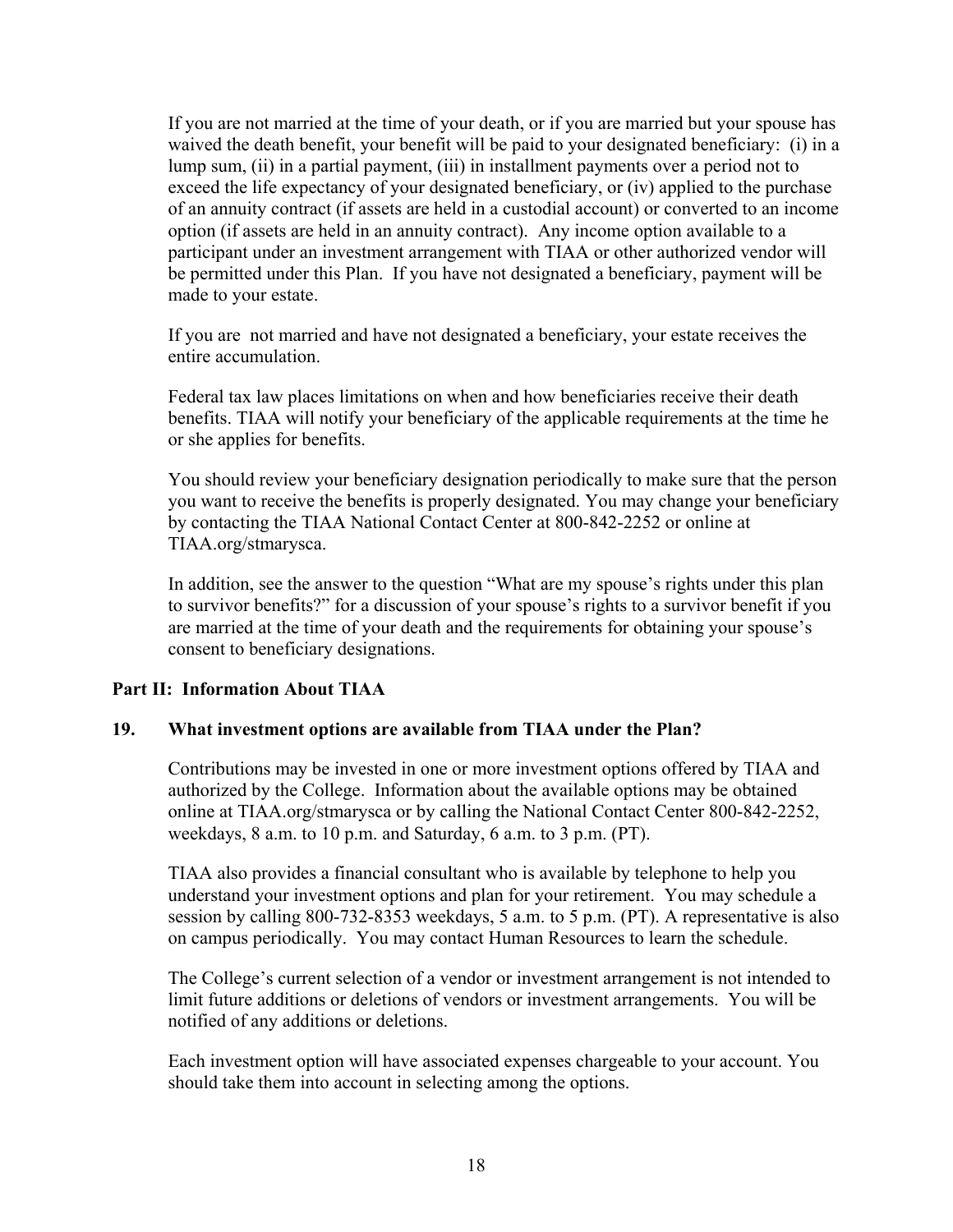#### **20. How do I allocate my contributions?**

You may allocate contributions in any whole-number proportion, including full allocation to any account. You specify the percentage of contributions to be allocated to any investment option when you enroll in the Plan. You may change your allocations online at TIAA.org/stmarysca or by calling the National Contact Center at 800-842-2252, weekdays, 8 a.m. to 10 p.m. and Saturday, 6 a.m. to 3 p.m. (PT).

#### **21. May I transfer my investments?**

Yes, subject to any investment arrangement you have with TIAA or other vendor. You may complete transfers online at TIAA.org/stmarysca or by calling the National Contact Center at 800-842-2252 at the hours indicated above. Transfers, as well as allocation changes, will be effective as of the close of trading on the New York Stock Exchange (generally 4:00 p.m. Eastern time) on the day the instructions are received or, if the instructions are received after the close of trading, then as of the close of trading on the next trading day.

If you choose to invest in annuity contracts, it is important to read the agreements carefully and discuss any questions with TIAA or other authorized vendor. Annuity contracts may place limitations on your ability to take lump sum cash withdrawals or other forms of distribution other than annuity payments.

#### **22. What information do I regularly receive about my accumulations**

You will receive quarterly statements from TIAA. Additionally, you may obtain information at any time online at TIAA.org/stmarysca or by calling the National Contact Center at 800-842-2252 at the hours indicated above.

#### **Part III: Information on Administration of the Plan**

#### **23. How is the Plan administered?**

The College is the Plan Administrator. The Human Resources Office is designated by the College with responsibility for determining employee eligibility to participate, maintaining employee records, transmitting plan contributions for each participant to TIAA and performing other duties required for operating the Plan. TIAA is designated by the College for enrolling participants, determining the status of domestic relations orders, and certain other recordkeeping, notice and communication requirements, among others. Unless otherwise required by federal law, the law of the State of California will apply to administration, interpretation and enforcement of the Plan.

#### **24. May the terms of the Plan be changed?**

While it is expected that the Plan will continue indefinitely, the College reserves the right to modify or discontinue the Plan at any time. The College, by action of its Board, also may delegate any of its power and duties with respect to the Plan or its amendments to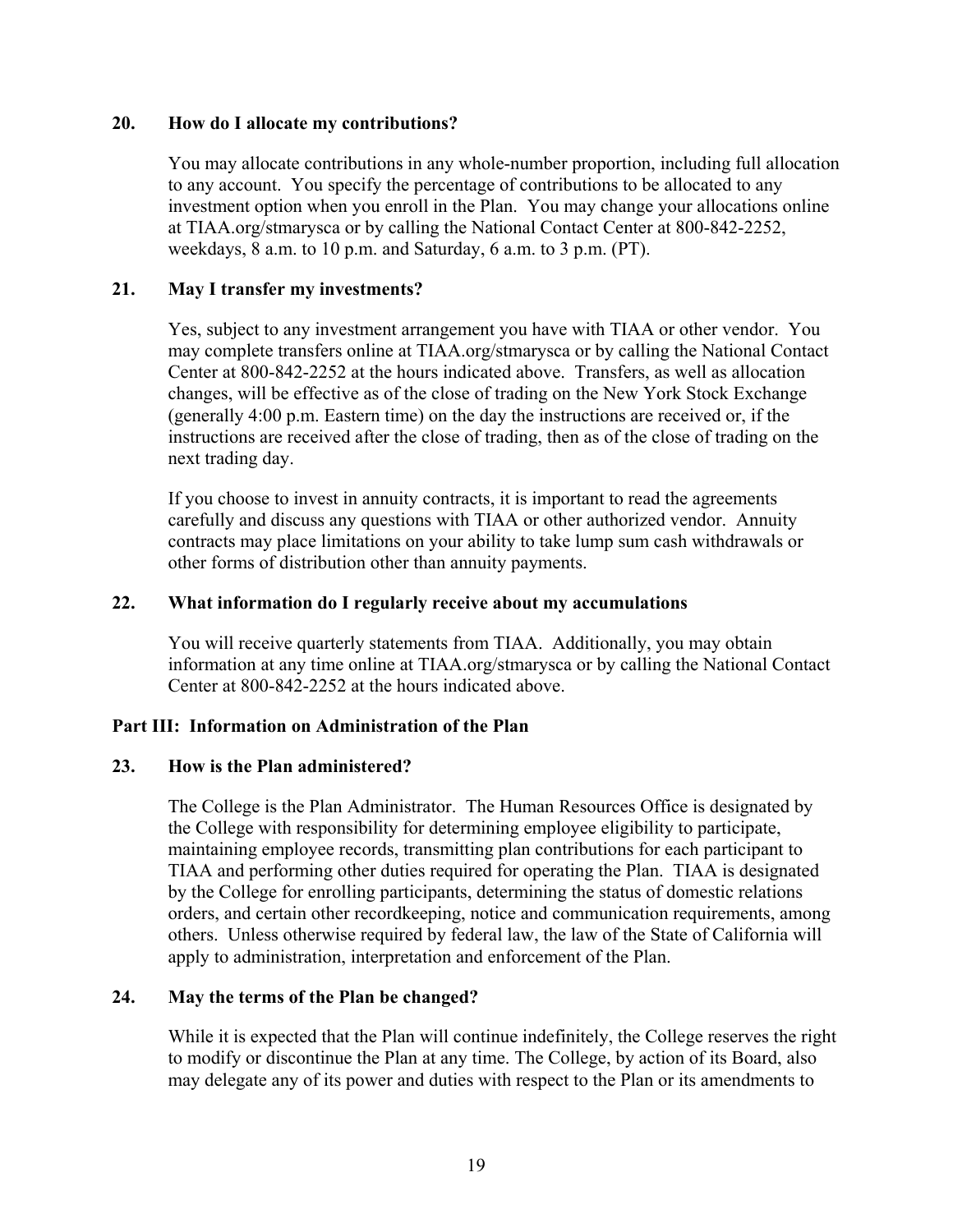one or more officers or other employees of the College. Any such delegation shall be stated in writing.

#### **25. How do I get more information about the Plan?**

Information concerning the terms of the Plan may be obtained by contacting TIAA through the National Contact Center at 800-842-2252, weekdays, 8 a.m. to 10 p.m. and Saturday, 6 a.m. to 3 p.m. (PT).

Otherwise, requests for information about the Plan and its terms, conditions and interpretations including eligibility, participation, contributions, or other aspects of operating the Plan should be made in writing and directed to:

Human Resources Office Saint Mary's College of California 1928 St. Mary's Road Moraga, CA 94575

#### **26. What is the Plan's benefit application and appeal procedure?**

The following rules describe the benefit application and appeal procedure under the Plan:

- *Filing an application for benefits*: An application for receipt of benefits is initiated directly through TIAA by going online at TIAA.org/stmarysca or by calling the National Contact Center at 800-842-2252, weekdays, 8 a.m. to 10 p.m. and Saturday, 6 a.m. to 3 p.m. (PT).
- *Processing the claim*: TIAA normally will process the claim within 30 days after the claim is filed.
- *Petition for review of denial of claim*: If a claim is wholly or partially denied, TIAA will notify you in writing and provide a statement of the reason or reasons for the denial. You may petition for review of the decision by submitting your request in writing to the Human Resources Office at the address above. Your request for review must state in clear and concise terms the reason or reasons for disputing the determination, state the remedy you seek and be accompanied by any pertinent documentary materials.
- *Review procedure*: Under the Plan, you or your duly authorized representative will have 60 days after receipt of a notice of denial of an application for benefits to appeal the denied application to the Human Resources Office and to receive a full and fair review of the claim. As part of the review, you will be allowed to review all plan documents and other papers that affect the claim and will be allowed to submit issues and comments and argue against the denial in writing. You may be requested to provide additional material or information necessary to perfect the claim.
- **•** *Decision on review*: The Administrator, through the Human Resources Office, will conduct the review and normally decide the appeal not later than 60 days after the